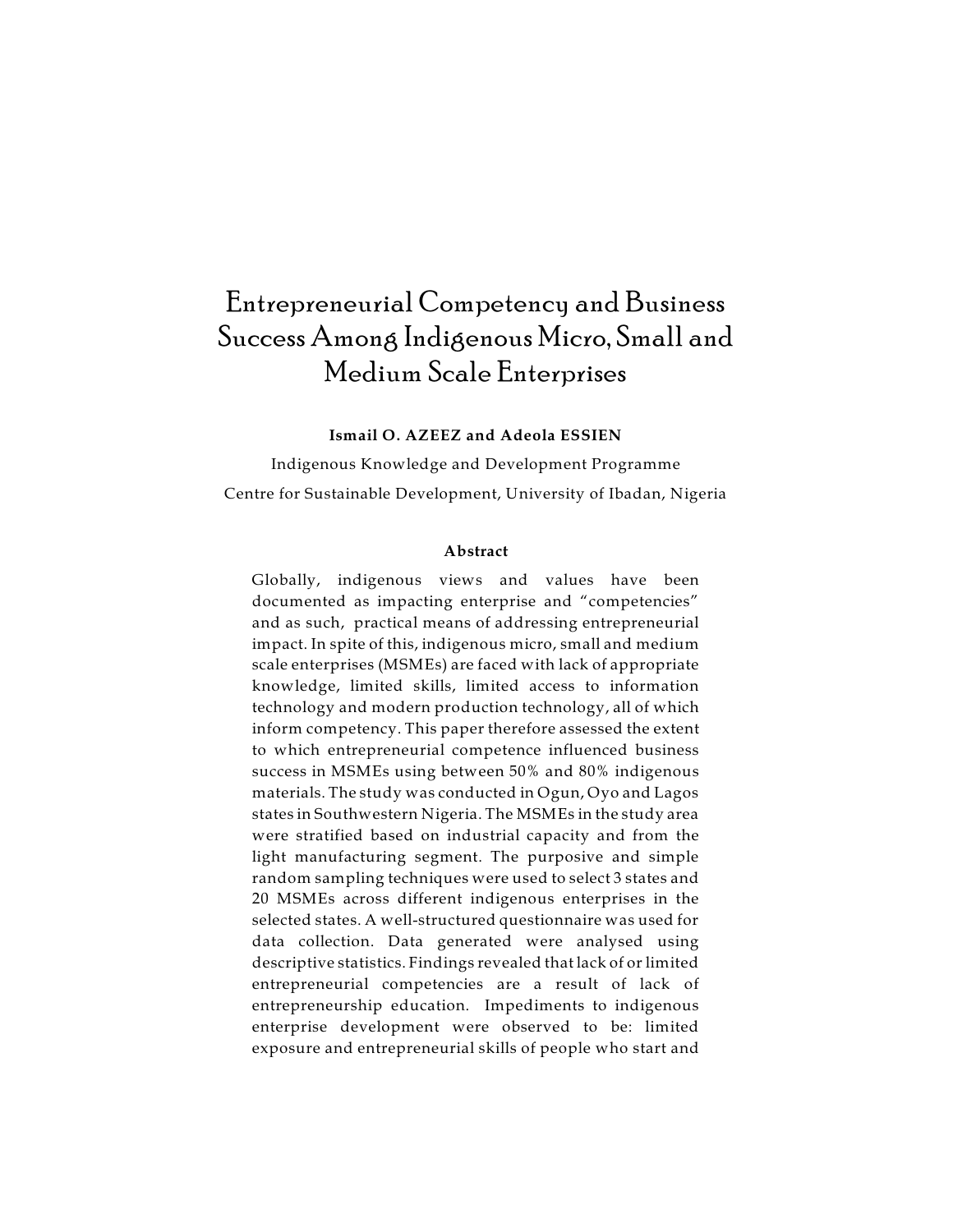# 94 *I.O. Azeez & A. Essien AJSD Vol. 9 Num. 3*

operate businesses which limit the success of their businesses. It is therefore recommended that entrepreneurship education and training should be incorporated into the vocational training curriculum to improve entrepreneurial competencies in the study area, and other environments with similar characteristics to ensure the success of indigenous enterprises.

**Keywords**: Indigenous Knowledge, Entrepreneurial Competencies, Indigenous Business Success

## **Introduction**

Over the past decade, literature has confirmed the significance of micro, small and medium enterprises (MSMEs) in the sustainable economic growth and development of most nations around the world. They are said to be important to the development of the entrepreneurship culture, creating employment, creating new business opportunities and improving human resources (Weerakkody, 2013). Soomro and Aziz (2015), Majama and Magang (2017), as well as Agwu (2018), posited that SMEs are the base of the industrial sector and constitute the main force of the economy. This fact has been acknowledged by growth experts and governments in various countries of the world. SMEs were observed by Gunasekaran et al. (2011) and Adeyemi et al. (2017) to make up the majority of private companies in the world's economies (95%) and generate a large proportion of new jobs (60–70% of jobs). Hoque and Awang (2016) and OECD (2017) reported SMEs as owned and managed by youth, women and the vulnerable, who are partly pursuing their ability to promote pro-poor growth and the production of a wide variety of indigenous goods with tremendous foreign exchange ability throughout the world.

According to Tehseen et al. (2019), SMEs are linked directly to the economic well-being of entrepreneurs who were expected to equally prioritized the growth, performance and sustainability of the firm above any other activity (Abdullah and Rosli, 2015). As a result, a central focus for researchers, governments and policymakers has been the creation of a productive and competitive private sector in which MSMEs play a major role. For academics, governments, development aid partners and policymakers, the successful creation of MSMEs and their subsequent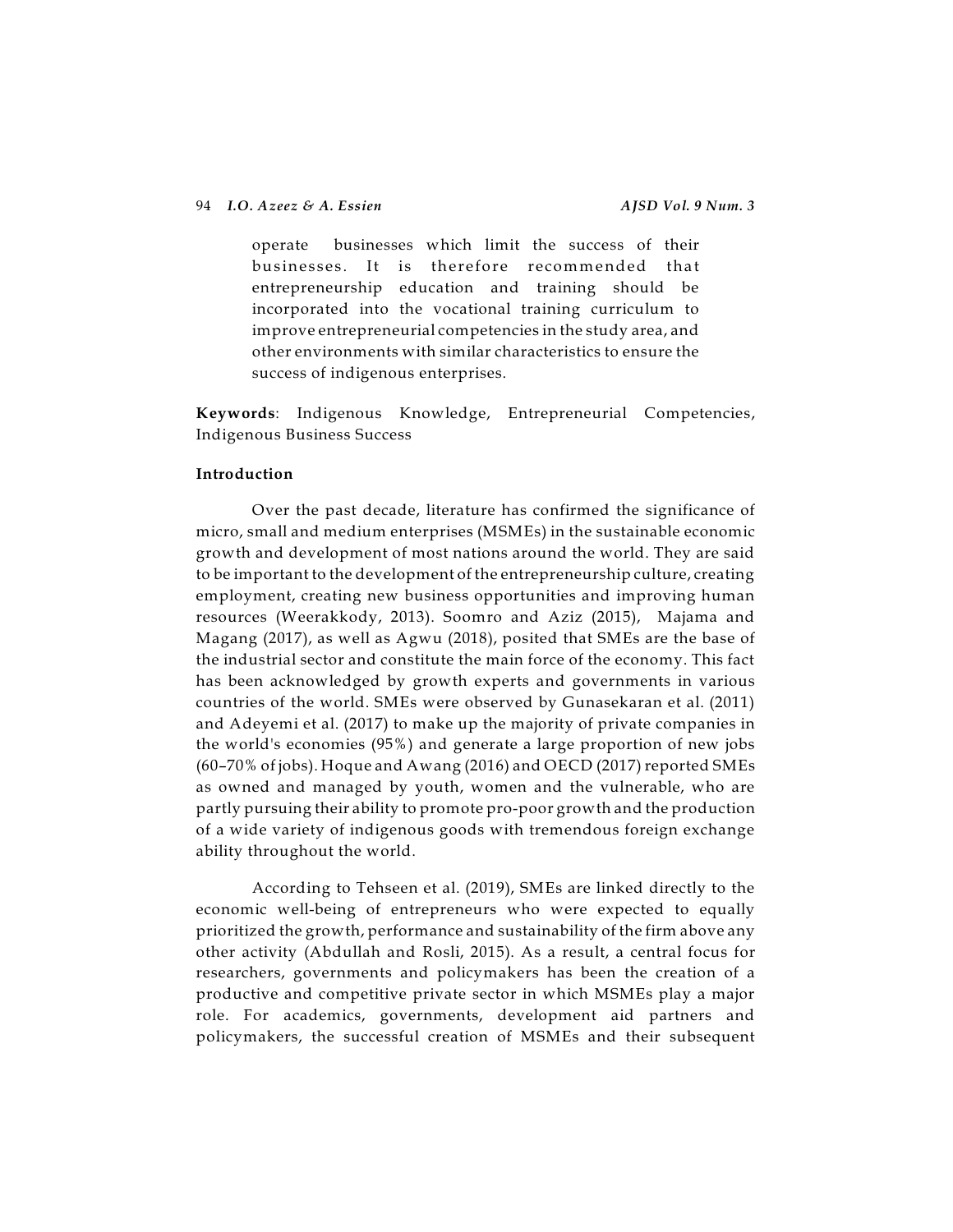evolution and development have long been a focus of interest and a challenge, as MSMEs are becoming increasingly important for the economic growth of the economy. In reaction, governments of countries around the world have implemented structural and market-based economic reforms to boost the productivity of domestic businesses, with a focus on improving MSMEs as a key means of reducing poverty, particularly among urban residents (Chadee and Roxas, 2013; Egena et al., 2014).

A number of initiatives and measures have been put in place by governments, including the provision of advisory services, the provision of distribution and working facilities, the facilitation of the development of new companies, access to funding and marketing, the provision of training and extension services to the industry, and the provision of direct resources to MSMEs to ensure their sustainability and stimulate improved growth rates.

However, according to existing literature (Tefera et al., 2013; Assefa et al., 2014), most countries in Africa have failed to maximize the benefits derived from the sector. The private sector of some countries, Nigeria inclusive, are underdeveloped with limited competitiveness (Mohammed et al., 2015). Most of the SMEs are informal operators, characterized by low productivity and growth, generating meagre profit where survival in business is difficult (Assefa et al., 2014). Generally, very high failure rates for small enterprises have been quoted (Tefera et al., 2013); 80% of new businesses fail within three to five years of starting (Adebisi and Gbegi, 2013), while a few SMEs are performing exceptionally and growing to largescale enterprises (Talegeta, 2014; Mohammed et al., 2015 and Wondwossen, 2015).

Business success has been a central phenomenon in business studies across time and remains a major concern across nations (Yildiz and Karakaş, 2012; Sarasvathy et al., 2013; Seyoum et al., 2016). Many factors are responsible for business success. On one hand, MSMEs must compete with counterpart large-scale firms and strive to meet the dynamic and rising demands of their customers (Ndubisi and Iftikhar, 2012). On the other hand, they must face many internal and other external challenges. Some internal challenges include chronic shortage of technical know-how, experience, entrepreneurship skills and enterprise management competencies (Storey, 2004); lack of knowledge, attitude and skills to cope and direct the finances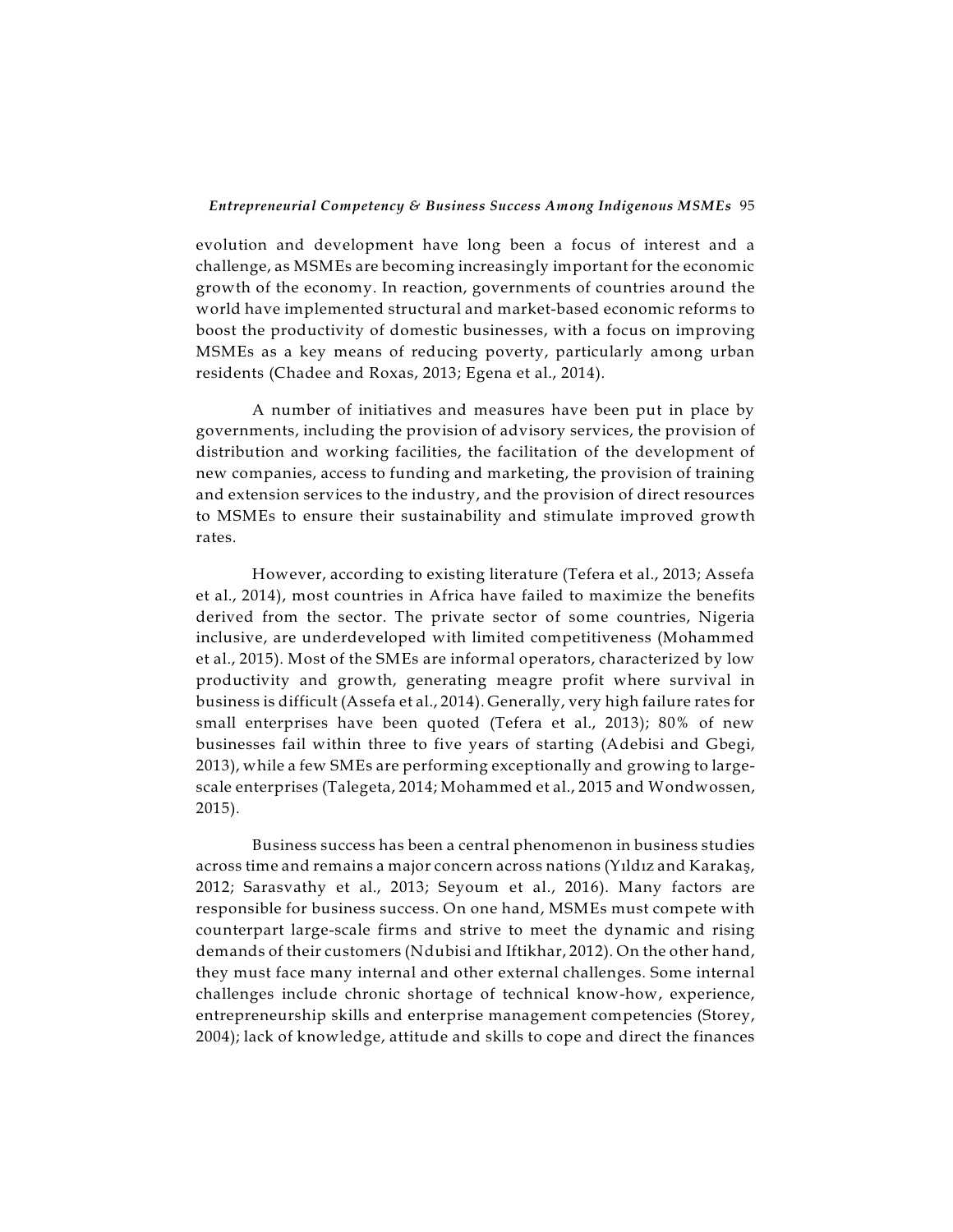of their organization in a hardy, transparent, and professional way (Eniola and Entebang, 2016); and lack of marketing competencies (Morgan et al., 2009).

As such, business success is the result of the interplay of many factors, but according to Oyeku et al., (2014) "the greatest determinant of business success could be the entrepreneur, viz. his/her strength, which, combined with the ability to build a winning team with complementary skills and talents, will take care of the entrepreneur's weaknesses". Similarly, Schneider and Albornoz (2018) stated that the success of a business is fundamentally dependent on individual capabilities and behaviours/actions.

Just as indigenous economic development is the involvement by indigenous people in employment, business, asset and wealth creation in the communities and regions where they live (HRSCATSIA, 2008), indigenous entrepreneurialism (or'entrepreneur')refers to indigenously-owned private and commercial businesses that are run for profit. One key aspect of improving indigenous economic development is through indigenous people operating their own private businesses or community-based enterprises. In the case of successful indigenous entrepreneurs, self-employment and ownership of enterprises is believed to help individuals, families and communities improve self-sufficiency and decrease reliance on government welfare (Hindle and Moroz, 2010). Past research, for the most part, has focussed on the role of external factors affecting indigenous micro, small and medium enterprise business success. Yet such focus on external factors, although important to enhance our understanding of the entrepreneurship phenomenon, overlooks the role played by the entrepreneur's competencies and behaviour.

Studies have shown that most SMEs are managed by owners and as such their performance is dependent on the competency of the entrepreneur ( Nasuredin et al., 2016 and Umar et al., 2019). Tehseen and Ramayah (2015) were however of the opinion that lack of entrepreneurial competencies hinders SMEs success while Mitchelmore and Rowley (2010) and Sánchez (2013) reported entrepreneurship education and training as having positive impact on individual motivation, personality trait, knowledge and skills, and by extension increase competencies. However, not much work has been done to ascertain the availability and impact of entrepreneurship education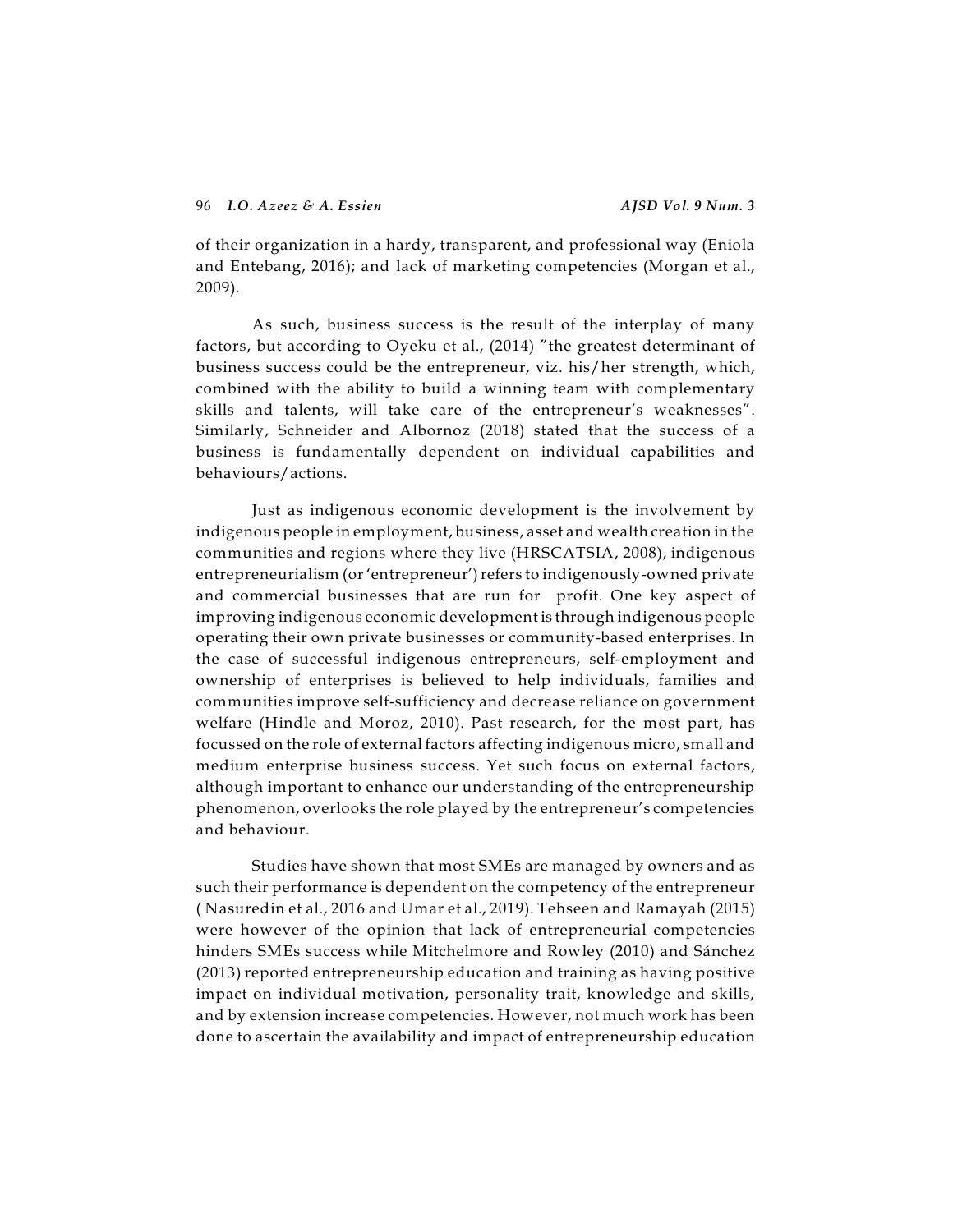and training to improve the entrepreneurs' competencies and ensure the growth and success of their firms.

It is in recognition of the strategic role of the SMEs and entrepreneurs in national development that this study was conducted to document the extent of training given to entrepreneurs to ensure the development of their entrepreneurial competencies as required for sustainable indigenous entrepreneurial development in Southwestern Nigeria.

## **Methodology**

This study was carried out among micro, small and medium enterprises (MSMEs) in Ogun, Oyo and Lagos states in Southwestern Nigeria (Figure 1). These three (3) states were purposively selected based on the availability of MSMEs. This was followed by a simple random selection of MSMEs across different indigenous enterprises in the selected states. Five (5) respondents from were selected from Oyo State, three (3) from Ogun State and twelve (12) from Lagos State. They are all businesses classified under the micro light manufacturing segment of small and medium enterprises according to the Bank of Industry analysis (see table 1).

Nigeria's economy is dominated by micro, small and medium scale enterprises in agriculture, manufacturing, commerce and industry, and services. The owners may or may not be poor, but the firms operate in very different markets (urban, rural, local, national, regional and international); embody different levels of skills, capital, sophistication and growth orientation, and may be in the formal or informal economy.

The MSMEs were stratified by industry into hospitality and entertainment, construction, information and communications technology and light manufacturing. However, for this study, 20 MSMEs that were using indigenous methods and materials (made up of the food processing and body care products that use between 80% and 90% indigenous materials, as well as shoes, bags, belts and purses; and garments and accessories production categories that use 50% and less indigenous materials, respectively) from the light manufacturing segment pool were purposively selected. Twenty (20) sets of well-structured questionnaires were sent out online to the operators of the firms, which were completed and returned. Descriptive statistical analysis was carried out on the data garnered from the test instrument.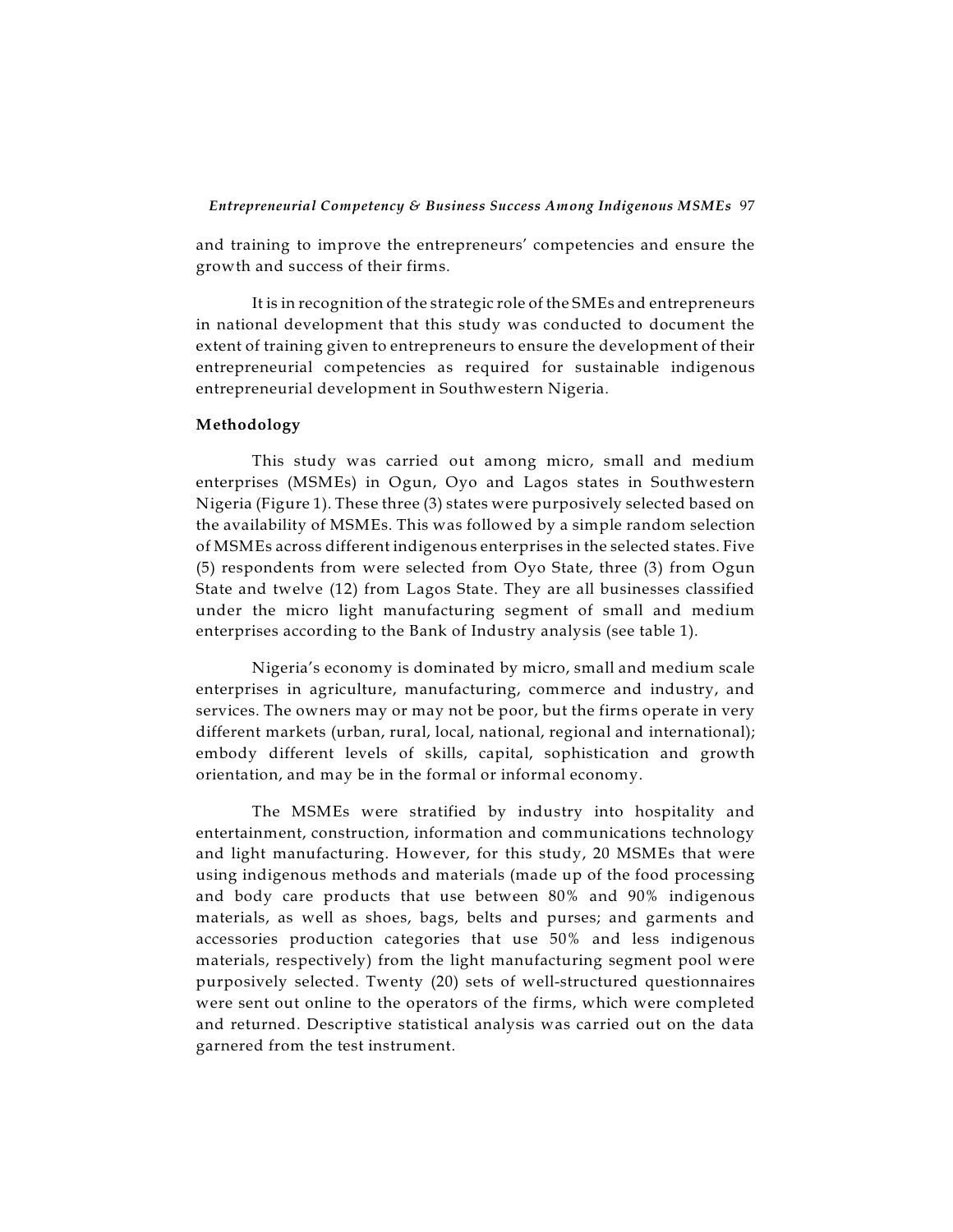

**Figure 1: Map of Nigeria showing the Southwestern states.**

**Table 1: The Bank of Industry analysis of micro, small and**

|  | medium enterprises (MSMEs) |  |
|--|----------------------------|--|
|--|----------------------------|--|

| Enterprise<br>Category | Number of  | <b>Total Assets</b> | Annual<br>Turnover |
|------------------------|------------|---------------------|--------------------|
|                        | Employees  | $(N'$ million)      | (N'million)        |
| Micro                  | ~< 10      | $\leq 5$            | $\leq 20$          |
| Small                  | >11 < 50   | > 5 < 100           | $\leq 100$         |
| Medium                 | > 51 < 200 | > 100 < 500         | $\leq 500$         |

*Source*: Bank of Industry, 2009.

# **Results and Discussion**

## **Socio-economic characteristics of operators of indigenous SMSEs**

The socio-economic background of the entrepreneurs and their firms is presented in Table 2. The data reveals that 80.0% of the respondents were females, a finding that complements the assertion of Hisrich et al., (2007)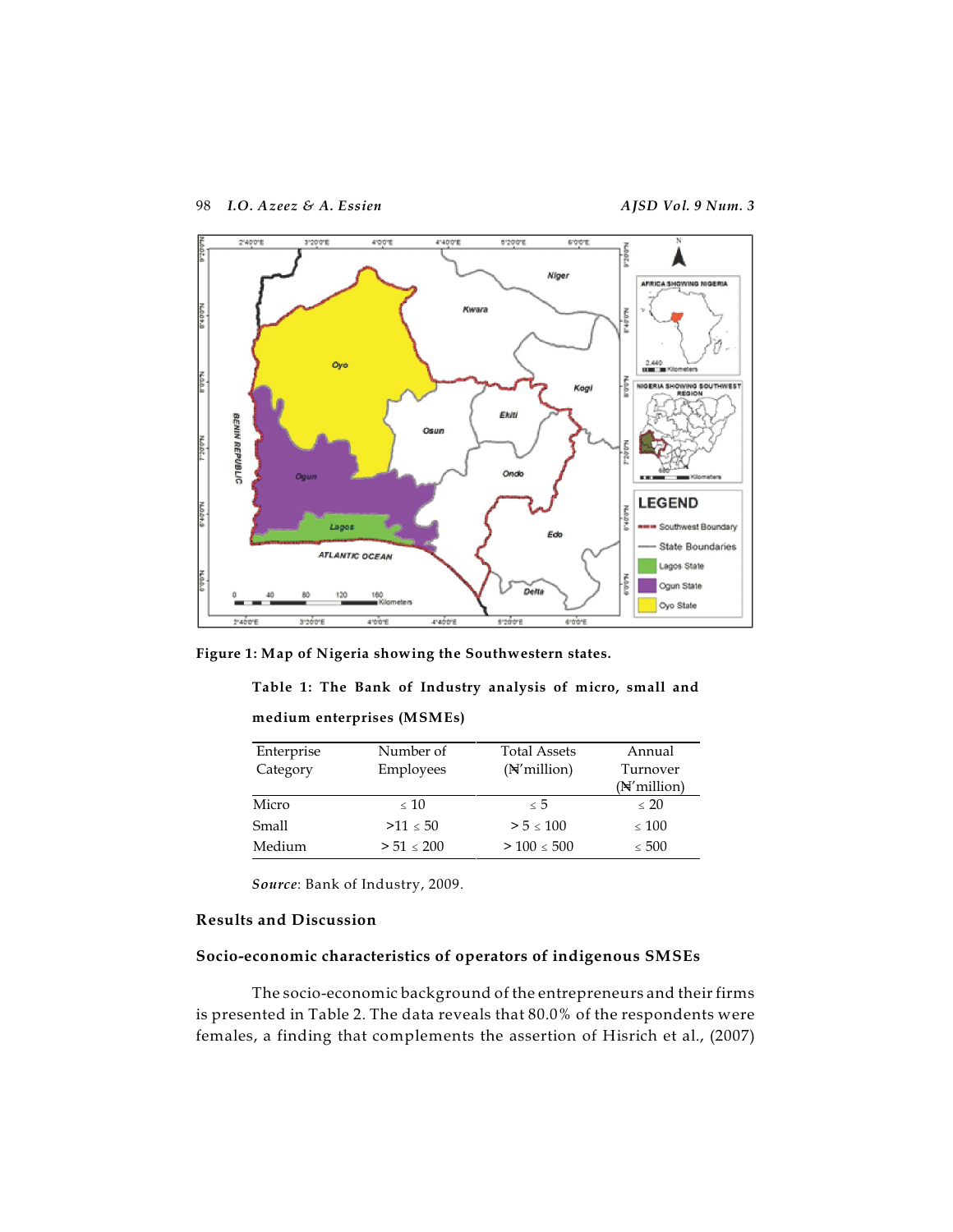that most SMEs involve the "broader society" including the youth, women, and the disadvantaged others. Almost all (95.0%) the respondents were aged between 20 and 50 years, which put a majority of the indigenous business operators within the productive age of the economy. The majority of the respondents were literate; 85.0% had post-secondary education and only 10.0% had only secondary school leaving certificates. Hunter (2013) identified indigenous education outcomes as one of the important characteristics of note in areas where SMSEs are localized in Australia. All the identified businesses for this study were micro and small businesses. However,  $80.0\%$  of the respondents made less than  $N1m$  as revenue in a month and did not have more than 3 staff.

| Background                                 | Frequency                        | Percentage | Mode             |  |  |
|--------------------------------------------|----------------------------------|------------|------------------|--|--|
| <b>Sex</b>                                 |                                  |            |                  |  |  |
| Male                                       | $\overline{4}$                   | 20         |                  |  |  |
| Female                                     | 16                               | 80         | Female           |  |  |
| Age                                        |                                  |            |                  |  |  |
| >20-30years                                | 3                                | 15         |                  |  |  |
| 31-40years                                 | 10                               | 50         | 31-40years       |  |  |
| 41-50years                                 | 6                                | 30         |                  |  |  |
| >50years                                   | 1                                | 5          |                  |  |  |
|                                            | Native of Enterprise Location    |            |                  |  |  |
| Yes                                        | 5                                | 25         |                  |  |  |
| No                                         | 15                               | 75         | No               |  |  |
| Length of Residence in Enterprise Location |                                  |            |                  |  |  |
| >2-5 years                                 | 1                                | 5          |                  |  |  |
| 6-10 years                                 | $\overline{4}$                   | 20         |                  |  |  |
| $11-15$ years                              | 5                                | 25         | >15 years        |  |  |
| >15 years                                  | 10                               | 50         |                  |  |  |
|                                            | <b>Level of Formal Education</b> |            |                  |  |  |
| Secondary                                  | 2                                | 10         |                  |  |  |
| HND/First Degree                           | 8                                | 40         | Higher<br>Degree |  |  |
| <b>Higher Degree</b>                       | 10                               | 50         |                  |  |  |

**Table 2: Frequency distribution of the socio-economic background of firms/operators**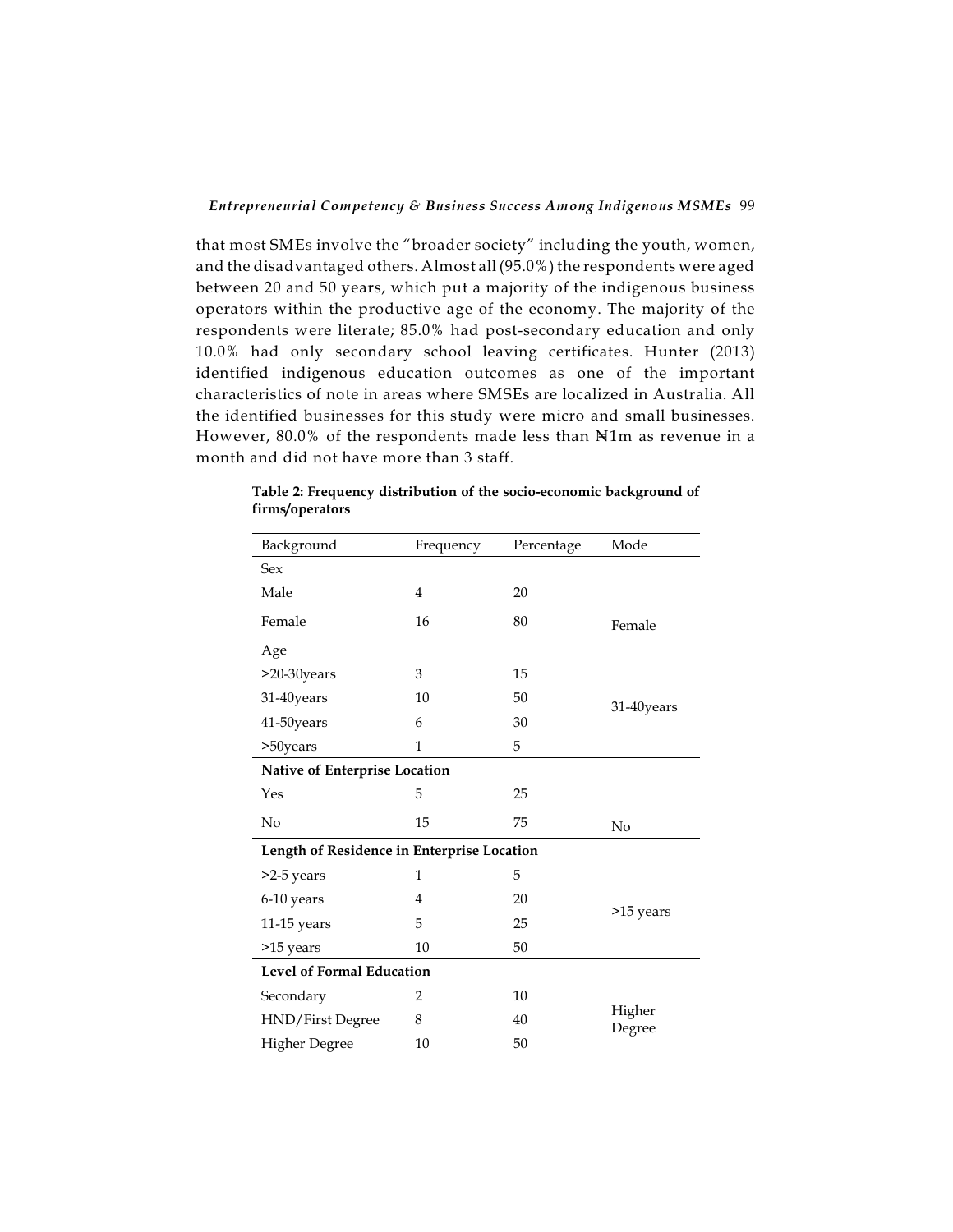100 *I.O. Azeez & A. Essien AJSD Vol. 9 Num. 3*

| Background                         | Frequency      | Percentage     | Mode                     |
|------------------------------------|----------------|----------------|--------------------------|
| <b>Marital Status</b>              |                |                |                          |
| Married                            | 13             | 65             |                          |
| Single                             | 6              | 30             | Married                  |
| Separated                          | $\mathbf{1}$   | 5              |                          |
| Religion                           |                |                |                          |
| Christianity                       | 13             | 65             |                          |
| Islam                              | 7              | 35             | Christianity             |
| <b>Business Type</b>               |                |                |                          |
| Food processing                    | 9              | 45             | Food                     |
| Artisan                            | $\overline{2}$ | 10             | processing               |
| Body care processing               | 6              | 30             |                          |
| Others                             | 3              | 15             |                          |
| <b>Business Monthly</b><br>Revenue |                |                |                          |
| $<1$ N <sub>tm</sub>               | 16             | 80             | $\leq 1$ N <sub>tm</sub> |
| $1-2$ N <sub>m</sub>               | $\theta$       | $\theta$       |                          |
| $>2<4$ N <sub>m</sub>              | 1              | 5              |                          |
| $>4 < 6$ N/m                       | 3              | 15             |                          |
| $>6$ N <sub>m</sub>                | $\Omega$       | $\theta$       |                          |
| Number of Staff<br>Employed        |                |                |                          |
| $1-3$                              | 15             | 75             | $1 - 3$                  |
| $4 - 7$                            | 3              | 3              |                          |
| $8 - 15$                           | $\overline{2}$ | $\overline{2}$ |                          |

## **Entrepreneurial competency and indigenous business success**

Available literature indicates that there are likely areas where entrepreneurs have competitive advantage over neighbouring industries. For example, in Australia, indigenous MSMEs have commercial or competitive advantage in the uniqueness of culture-based products, not the quality or price (HRSCATSIA, 2008). The Australia Government (2014) also identified land ownership and land resource management as other areas where indigenous entrepreneurs can enjoy competitive advantage. About 45.0% of the businesses were into production of food and essentials, 25.0% produce body and health care products, 15.0% are into leatherworks and accessories while the other 15.0% were into garment making and accessories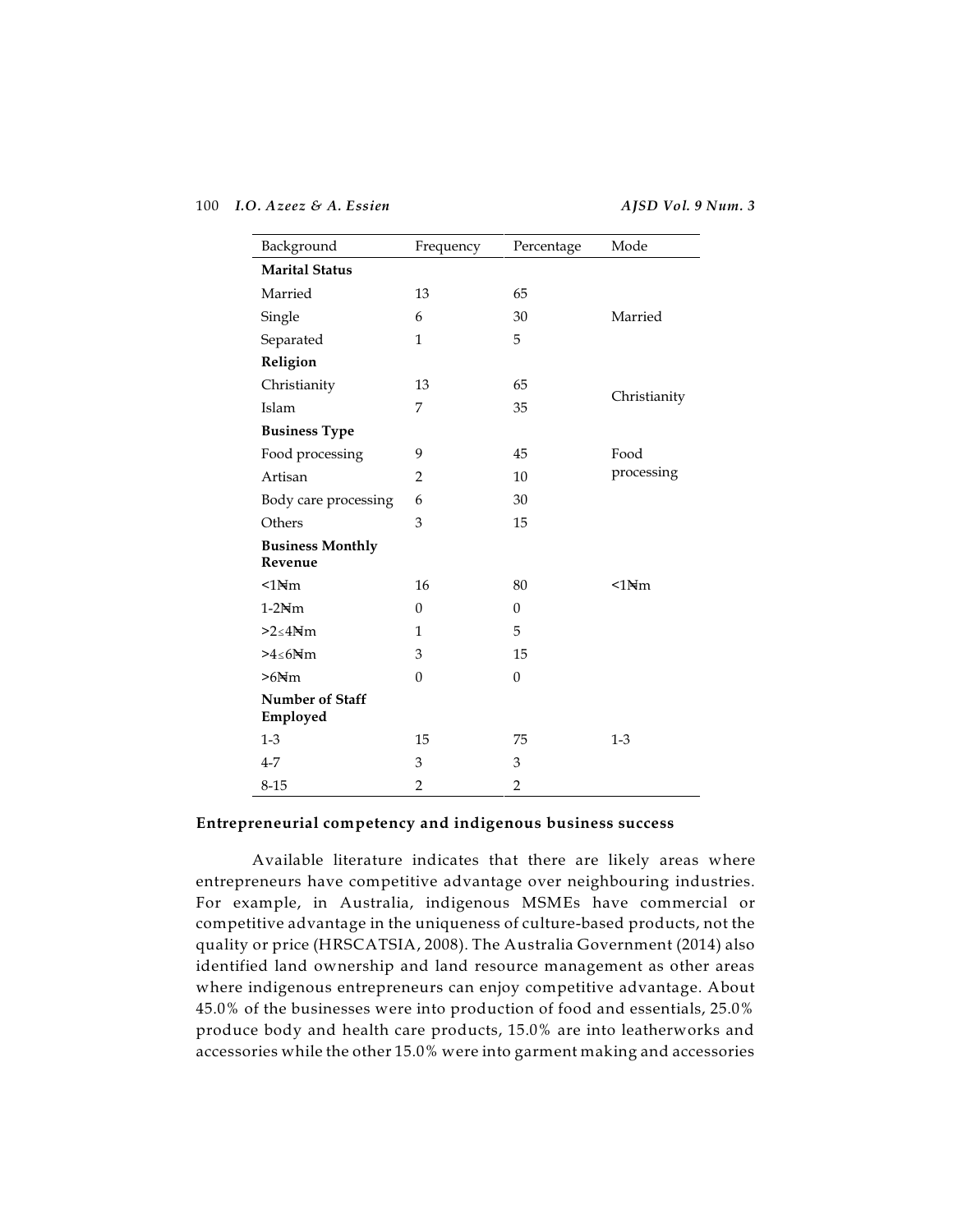(Tables 2 and 3). This negates the assertion by Hunter (2013) that in Australia, the most popular industries for indigenous self-employed businesses included freight transport, construction, building and cleaning services, carpentry, creative arts and other domestic or personal services. Examining the motivating factor among firm operators, 80% of them were found to be inspired by personal interest in entrepreneurial development. This is not too far from the key drivers of indigenous entrepreneurs from literature, viz.

- i. the desire for succession planning by indigenous entrepreneurs (HRSCATSIA, 2008; ATO, 2009);
- ii guarding against future generations experiencing the same hardships passed through by indigenous entrepreneurs and their predecessors (HRSCATSIA, 2008; ATO, 2009);
- iii. the desire to give something back to the community of the indigenous entrepreneurs (HRSCATSIA, 2008; ATO, 2009);
- iv. to escape, individually or communally, from poverty (Foley, 2006); and
- v. the desire of indigenous entrepreneurs to provide for family needs (Foley, 2006).

Among these categories, the food processing and body care products used between 80% and 90% indigenous materials while the other two categories used 50% and less (Table 4). The MSMEs were broadly defined as businesses with turnover of less than  $\mathbb{N}100m$  per annum and/ or less than 300 employees. Studies by the IFC show that approximately 96% of Nigerian businesses are MSMEs compared to 53% in the US and 65% in Europe. The MSMEs represent about 90% of the manufacturing/industrial sector in terms of number of enterprises and they contribute approximately 1% of GDP compared to 40% in Asian countries and 50% in the US or Europe. In Nigeria, SMEs are distributed in clusters within regions. This is similar to the Australian experience where the majority of indigenous SMEs, according to Hunter (2013), were located in the south east corner of the country, which houses the best indigenous education outcomes, higher general population densities and demand for goods and services.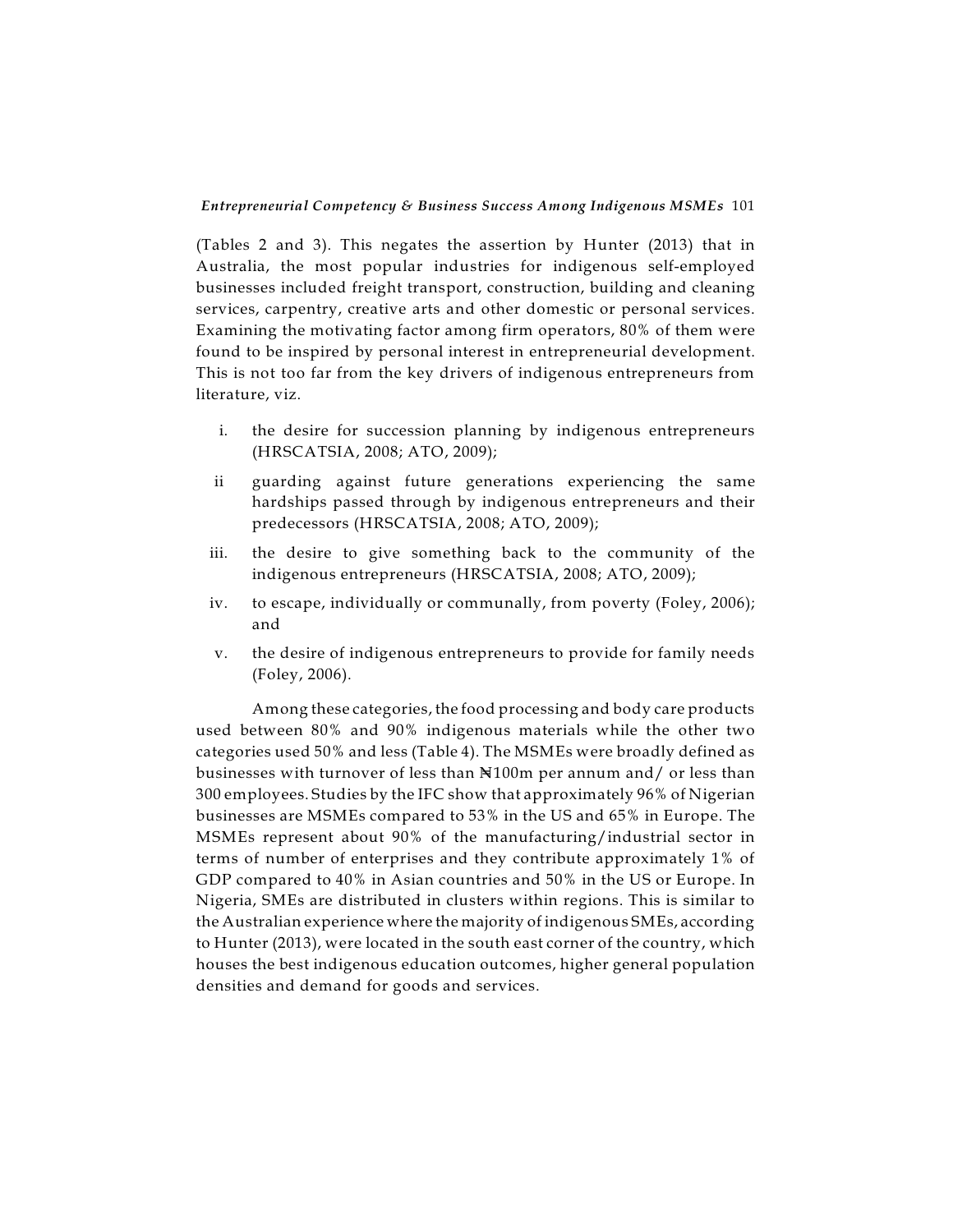# 102 *I.O. Azeez & A. Essien AJSD Vol. 9 Num. 3*

| Table 3: Summary of firm products, materials used and production methods |  |  |  |
|--------------------------------------------------------------------------|--|--|--|
|                                                                          |  |  |  |

|   | S/No. Products                                                                                                                                                | Materials Used                                                                                                                                                                                       | Method of Production                                                                                                                                                                                                                                                                                                      |
|---|---------------------------------------------------------------------------------------------------------------------------------------------------------------|------------------------------------------------------------------------------------------------------------------------------------------------------------------------------------------------------|---------------------------------------------------------------------------------------------------------------------------------------------------------------------------------------------------------------------------------------------------------------------------------------------------------------------------|
| 1 | Fabrics                                                                                                                                                       | Machine, Thread, Needle                                                                                                                                                                              | Cut and Sew                                                                                                                                                                                                                                                                                                               |
| 2 | Fruit Milk<br>Yogurt, Tiger<br>Nut, Fruit Juice<br>and Soya Milk                                                                                              | Fruit Milk Yogurt, Zobo Leaf,<br>Dates Tiger Nut, Coconut Soya<br><b>Beans Ginger Cloves</b>                                                                                                         | Blending of Fruits, Fruit<br>Extraction, Boiling of Zobo<br>Leaf, Grinding of Tiger nut<br>and soya beans                                                                                                                                                                                                                 |
| 3 | Local dye                                                                                                                                                     | Fabric, dye, candle wax, twine,<br>wool, paste, patterns, macko,<br>Caribard, leathers, accessories                                                                                                  | Fabrics are tied or designed<br>with candle wax to create a<br>resisted after which they are<br>dyed systematically to<br>achieve a particular<br>design/colour. These<br>finished fabrics are either<br>sold, sewn or used in<br>producing other products<br>such as bags, shoes, duvets,<br>souvenirs, hair accessories |
| 4 | Sausages                                                                                                                                                      | Minced beef, Bacon, Salami,<br>Chicken fillet, Beef, Pork, Casings ingredients, smoking or<br>(imported), Preservatives<br>(imported), Spices, packing<br>materials                                  | Mincing, adding of the<br>boiling, packaging                                                                                                                                                                                                                                                                              |
| 5 | Shoes, Pams,<br>belts, bags                                                                                                                                   | Nora, mako, gum                                                                                                                                                                                      | Can't explain                                                                                                                                                                                                                                                                                                             |
| 6 | Herbs and<br>spices such as<br>ginger, garlic,<br>tumeric,<br>cayenne pepper,<br>baobab, tiger<br>nuts, coconut<br>tamba (finger<br>millet) sweet<br>potatoes | The farm produces cellophane,<br>spice PET bottles                                                                                                                                                   | Sort. Destone. Clean. Wash.<br>Dry. Powderise. Package                                                                                                                                                                                                                                                                    |
| 7 | Native Soups                                                                                                                                                  | Fresh food products from the<br>general market                                                                                                                                                       | Cooking                                                                                                                                                                                                                                                                                                                   |
| 8 | Sliced and<br>exotic<br>vegetables and<br>blended food<br>crops                                                                                               | (Crayfish, Melon, Ogbono) sorted Organic field & greenhouse<br>packed local and and packed exotic vegetables<br>Land, irrigation equipment,<br>vegetables seeds, farm<br>machinery, slicing machine, | cultivation                                                                                                                                                                                                                                                                                                               |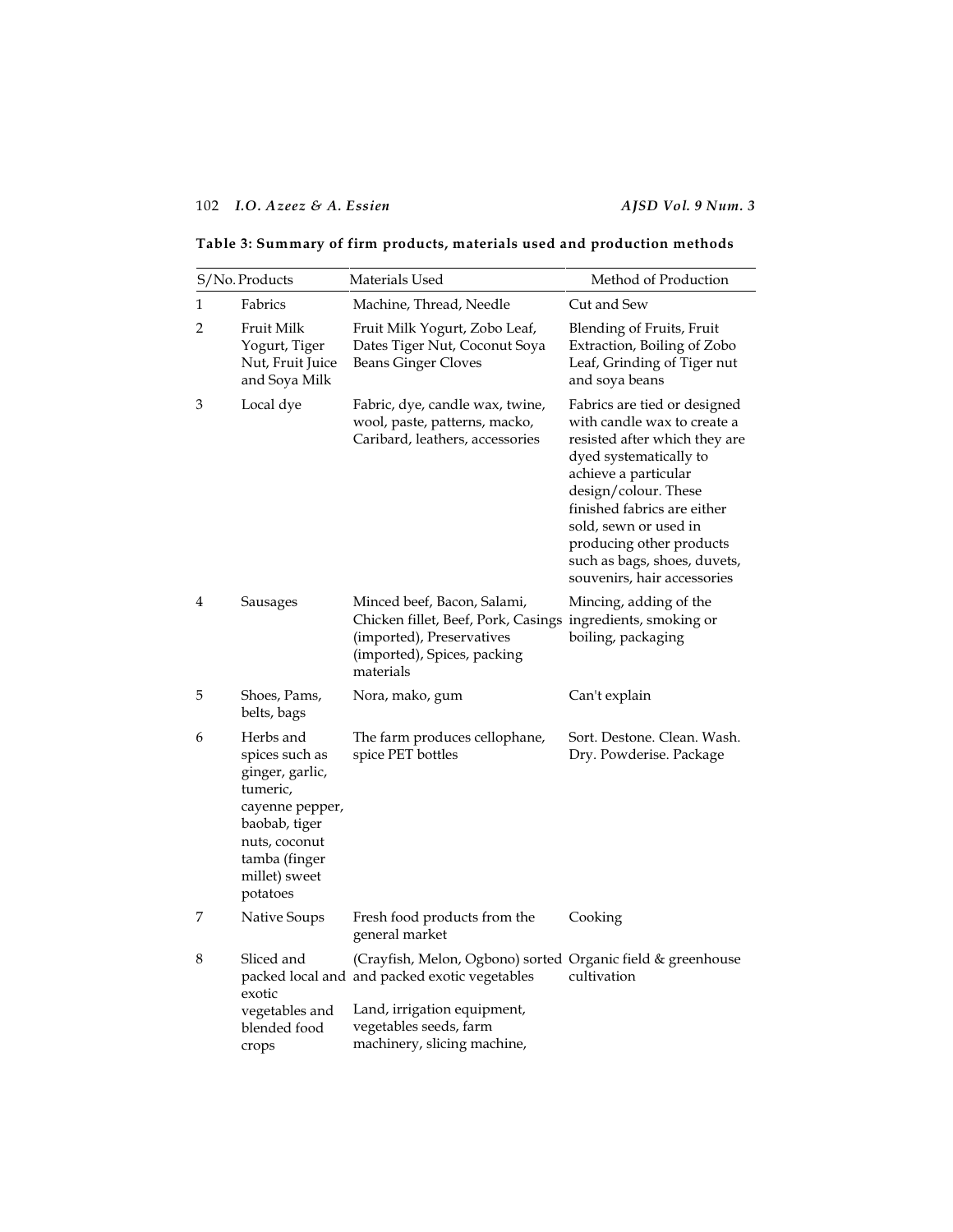*Entrepreneurial Competency & Business Success Among Indigenous MSMEs* 103

|    | S/No. Products                                                                                                                          | Materials Used                                                                                                                                                                                                                                                                | Method of Production                                                                                                                                                           |
|----|-----------------------------------------------------------------------------------------------------------------------------------------|-------------------------------------------------------------------------------------------------------------------------------------------------------------------------------------------------------------------------------------------------------------------------------|--------------------------------------------------------------------------------------------------------------------------------------------------------------------------------|
|    |                                                                                                                                         | packaging machines and<br>materials, vegetables chilled,<br>organic manure                                                                                                                                                                                                    |                                                                                                                                                                                |
| 9  | Hair oil, Body<br>soap                                                                                                                  | Coconut oil, palm kernel oil                                                                                                                                                                                                                                                  | Manual                                                                                                                                                                         |
| 10 | Body<br>Soap,<br>creams                                                                                                                 | Coconut Oil. Shea Butter. Palm<br>Oil.                                                                                                                                                                                                                                        | Cold process                                                                                                                                                                   |
| 11 | For Fish<br>Farming                                                                                                                     | Fingerlings, Water for Fish<br>Processing - Fish, Charcoal (For<br>the Smoking Kiln), Salt & Water<br>(For Cleaning) For Packaged<br>Food Stuff - Crayfish, Melon<br>(Egusi), Dry Pepper & Ogbono,<br>Packaging                                                               | Fish Processing = Cleaned-<br>Smoked - Cooled - Weighed -<br>Packaged (In branded nylons<br>& Cartons) Food Stuff =<br>Ground into Powder -<br>Packaged (In branded<br>Nylons) |
| 12 | Furniture<br>(tables, chairs,<br>beds)                                                                                                  | Wood, chemicals, gum and glue,<br>bolts and nuts, castor                                                                                                                                                                                                                      | Wood drying, cutting,<br>mortising, soothing,<br>clamping, spraying and<br>finishing                                                                                           |
| 13 | Raw rice 30%,<br>Honey 30%,<br>Yam 25%,<br>Groundnut 15%                                                                                | Raw rice, Honey, Dried yam,<br>Groundnut                                                                                                                                                                                                                                      | Manual processing and semi-<br>automated                                                                                                                                       |
| 14 | Herbal glowing<br>soap, herbal<br>brightening<br>soap, kids<br>organic soap,<br>hair and body<br>butter, hair<br>shampoo, hair<br>serum | Aloevera, black soap, turmeric,<br>neem leaves, basil leaves, Curry<br>leaves, honey, Shea butter, cocoa<br>powder and butter, coconut oil,<br>palm kernel oil, lemon and lime,<br>camwood powder, moringa,<br>ginger and garlic, sandalwood<br>powder, baobab powder and oil | The raw materials are mixed<br>together by hand/mixer after<br>which some would have<br>been dried and grind to<br>powder to achieve final<br>result                           |
| 15 | Oil                                                                                                                                     | Coconut                                                                                                                                                                                                                                                                       | Traditional                                                                                                                                                                    |
| 16 | Black soap                                                                                                                              | Eeru (Potash), Ose dudu                                                                                                                                                                                                                                                       | Manual preparation                                                                                                                                                             |
| 17 | Chinchin                                                                                                                                | Flour, butter, vegetable oil,<br>nutmeg, eggs, milk, sugar                                                                                                                                                                                                                    | Manually done presently but<br>with plans to scale up to use<br>machines such as mixers,<br>cutters and deep fryers                                                            |
| 18 | Zobo and                                                                                                                                | Sorrel leaves, ginger, cloves,<br>Chapman drinks fruits, grenadine syrup,<br>preservative                                                                                                                                                                                     | Cooking, sieving, brewing,<br>bottling and packaging                                                                                                                           |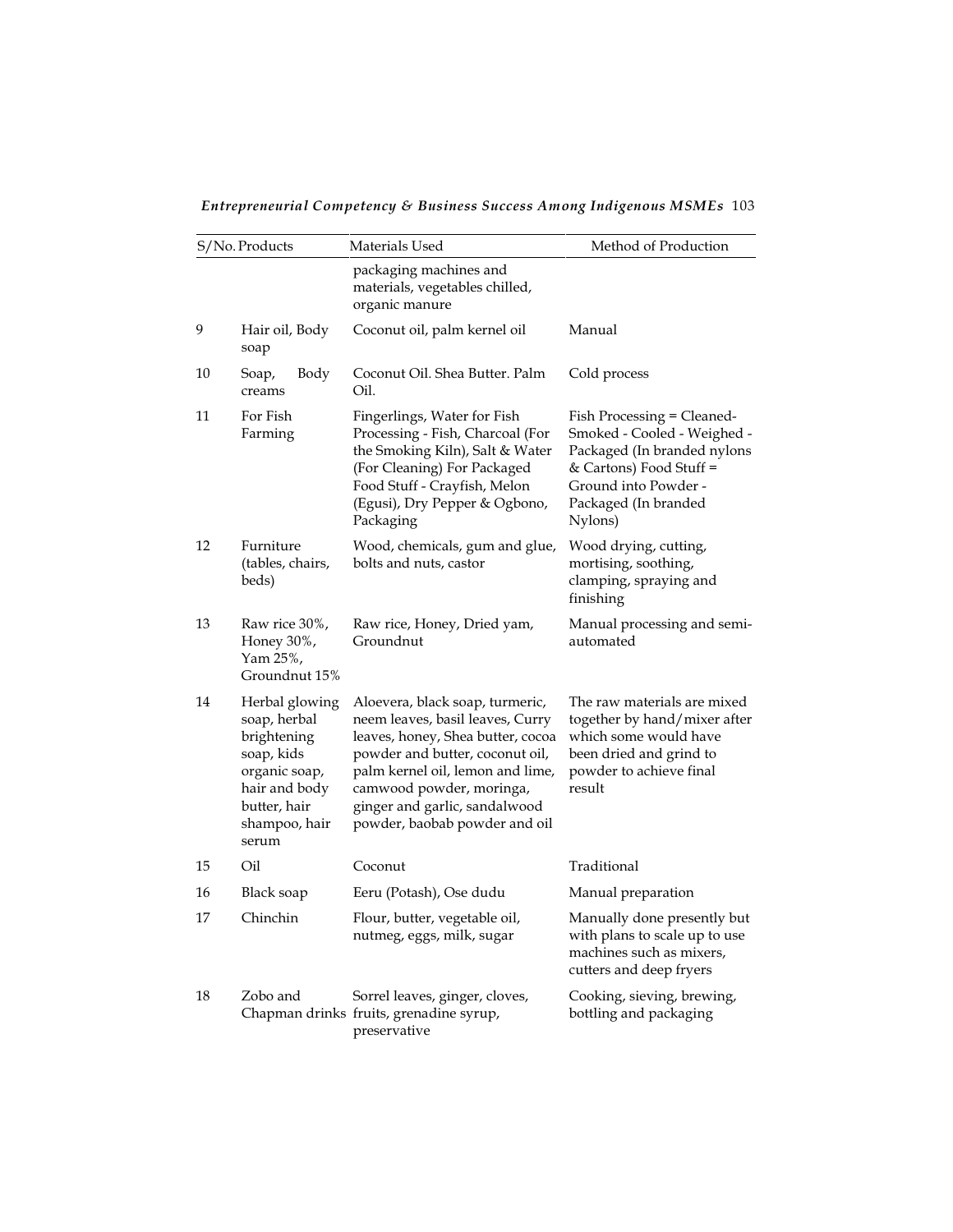104 *I.O. Azeez & A. Essien AJSD Vol. 9 Num. 3*

| S/No. Products |                                                                                                                        | Materials Used                                                                                                                                                                                                                                  | Method of Production                                                                                                                   |  |
|----------------|------------------------------------------------------------------------------------------------------------------------|-------------------------------------------------------------------------------------------------------------------------------------------------------------------------------------------------------------------------------------------------|----------------------------------------------------------------------------------------------------------------------------------------|--|
| 19             | Herbal glowing<br>soap, body and<br>hair butter,<br>coconut oil,<br>black soap hair<br>shampoo, face<br>and body scrub | Shea butter, palm kernel oil,<br>coconut oil, cocoa powder &<br>butter, neem leave, basil leave,<br>curry leave, moringa leaves &<br>powder, lemon juice & powder,<br>ginger, garlic, honey, raw black<br>soap, tumeric, olive & avocado<br>oil | The raw materials pass<br>through various stage from<br>sun drying, grinding, mixing,<br>milling before final products<br>are produced |  |
| 20             | Accessories                                                                                                            | Shoes, Bags and Leather, fabric, fiber, gum and<br>foam                                                                                                                                                                                         | Cut and sew                                                                                                                            |  |

# **Challenges associated with entrepreneurial competencies among indigenous businesses**

Among the firms used for this study, only 4.5% of the firm operators made use of 90.0% materials from outside the country. Some of the food processing enterprises were still using imported machines to process some of the raw materials which needed to pass through various stages, such as grinding, mixing and milling before final products could be produced. Further, 45.0% of these firms used indigenous materials only. Fifty-five per cent (55.0%) of the operators indicated that they had attended vocational training, while 65.0% had attended other business management training. Invariably, 35.0% of the indigenous firm operators had no formal training for their businesses at all. Little wonder, therefore, that 80.0% of new businesses fail within the first three years of existence in Nigeria as they do not have a business plan before starting the business (Table 4).

This finding is supported in existing literature (Tefera et al., 2013) that, generally, small enterprises have very high failure rates. However, although 80.0% indicated business growth over 3 years, they have however never moved from being micro and small businesses (Table 4) because their staff strength has remained below the Bank of Industry's classification of SMEs (Table 1). Only a few SMEs are performing exceptionally and growing to medium and then to large-scale enterprises (MoUDH, 2013; Mohammed et al., 2015).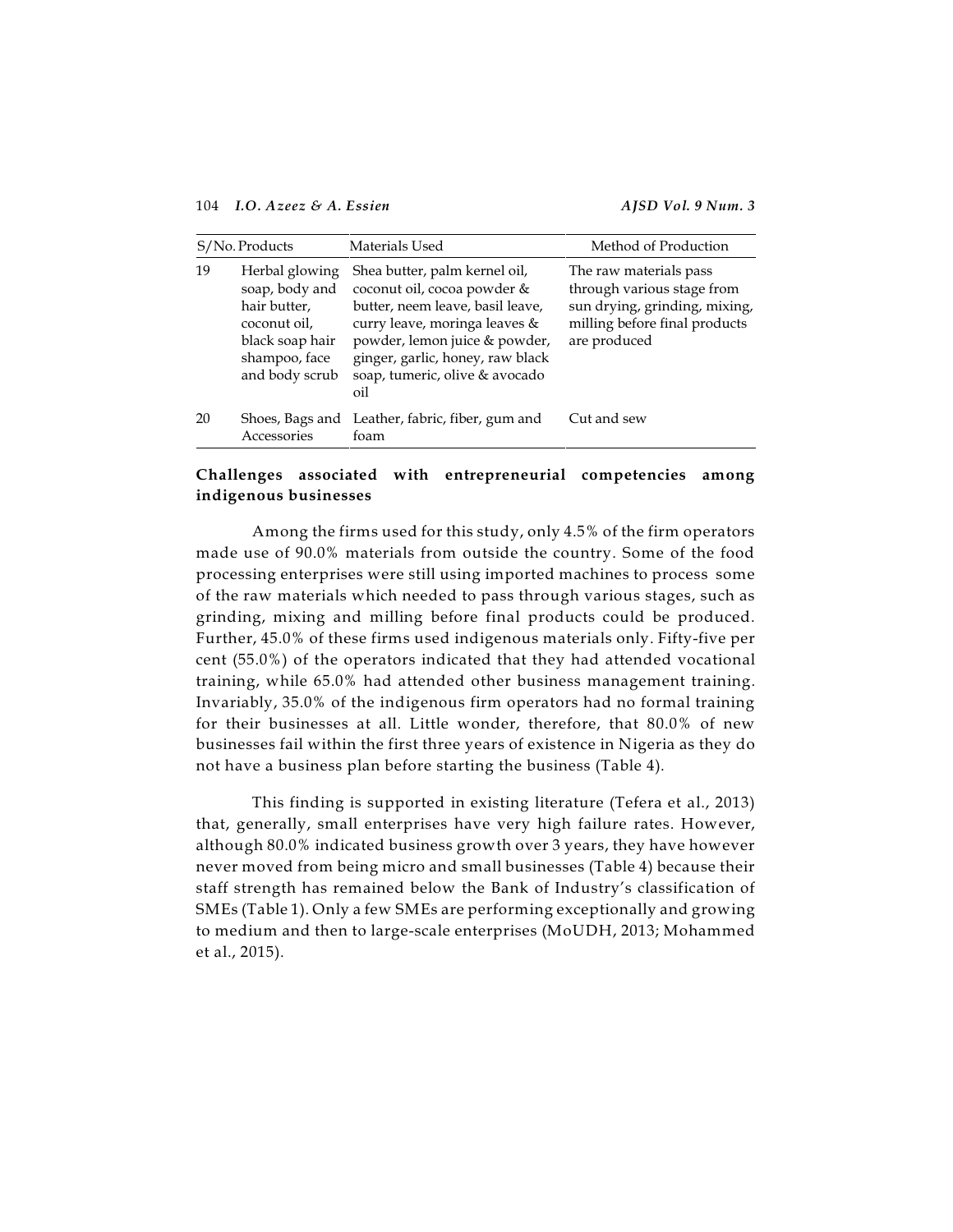**Table 4: Frequency distribution of operator's perception of some firm status indices**

|                                                            | Frequency                                                       | Percentage | Mode |  |  |
|------------------------------------------------------------|-----------------------------------------------------------------|------------|------|--|--|
|                                                            | Percentage of Raw Materials Imported                            |            |      |  |  |
| None                                                       | 10                                                              | 45.5       |      |  |  |
| 10                                                         | 2                                                               | 9.1        |      |  |  |
| 20                                                         | $\overline{2}$                                                  | 9.1        |      |  |  |
| 30                                                         | 3                                                               | 13.6       | None |  |  |
| 50                                                         | 4                                                               | 18.2       |      |  |  |
| 90                                                         | $\mathbf{1}$                                                    | 4.5        |      |  |  |
|                                                            | <b>Consent to Attendance of any Vocational Training</b>         |            |      |  |  |
| Yes                                                        | 11                                                              | 55         | Yes  |  |  |
| N <sub>o</sub>                                             | 9                                                               | 45         |      |  |  |
|                                                            | Consent to Attendance of any other Business Management Training |            |      |  |  |
| Yes                                                        | 13                                                              | 65         | No   |  |  |
| $\rm No$                                                   | 7                                                               | 35         |      |  |  |
|                                                            | Consent to Having a Business Plan before Starting Firm          |            |      |  |  |
| Yes                                                        | 4                                                               | 20         | No   |  |  |
| $\rm No$                                                   | 16                                                              | 80         |      |  |  |
| <b>Consent to Business Growing in the Past Three Years</b> |                                                                 |            |      |  |  |
| Yes                                                        | 16                                                              | 80         |      |  |  |
| N <sub>o</sub>                                             | 3                                                               | 15         |      |  |  |
| Can't Say                                                  | 1                                                               | 5          | Yes  |  |  |

# **Access to business management skills, information technology and modern production facilities**

Some of the entrepreneurs learnt their business from vocational training centres  $(35.0\%)$ , parents  $(10.0\%)$  or peers  $(15.0\%)$ , but most  $(90.0\%)$ of the respondents were not given business entrepreneurship education to develop entrepreneurial competencies to prepare them for the world of business; they just ventured into it without formal or informal training about business (Table 5). The analysis revealed that although operators of these MSMEs are mostly graduates who took personal interest in business using indigenous materials and technology for food, body-care accessories production, their businesses remained micro as many of them were weak in or lacked entrepreneurial competencies. This can be said to be due to the fact that though vocational skills were acquired from vocational centres, parents and peers, this learning did not come with entrepreneurial training on how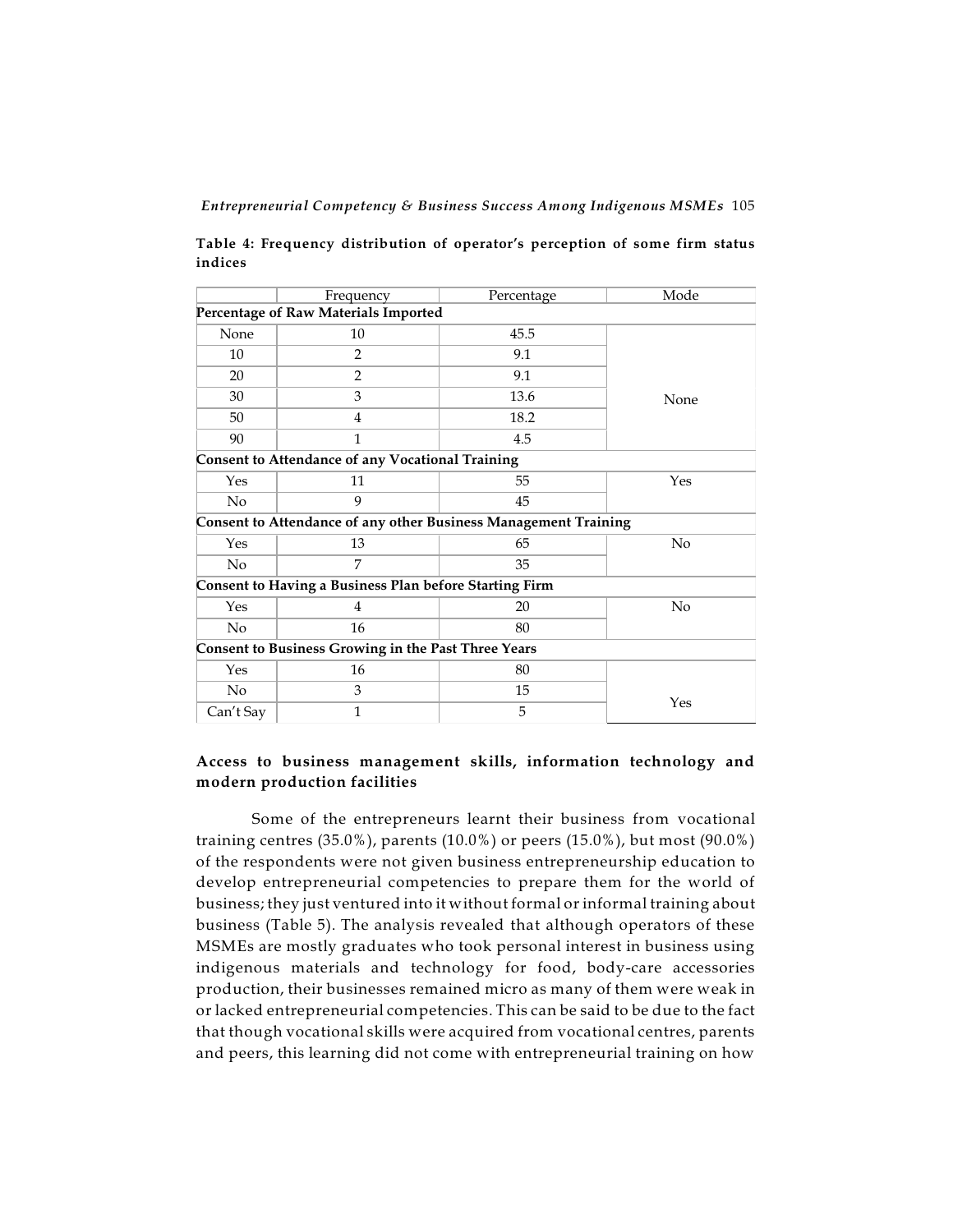to do business through the development of entrepreneurial competencies. As indicated in the bouquet of competencies possessed, 30.0% of the firms indicated possessing some levels of skill in marketing and sales, 26.0% in operational management, 16.0% in strategy development and execution, 14.0% in human resources management, while 10.0% had skills in financial records and management.

|                                                                        | Frequency      | Percentage | Mode              |
|------------------------------------------------------------------------|----------------|------------|-------------------|
| <b>Source of Indigenous Business Management Skill</b>                  |                |            |                   |
| Mothers                                                                | $\overline{2}$ | 10         |                   |
| Fathers                                                                |                |            |                   |
| Peers                                                                  | 3              | 15         | Others            |
| <b>Nocational Centres</b>                                              | 7              | 35         |                   |
| Others                                                                 | 8              | 40         |                   |
| Source of Inspiration on Indigenous Business Establishment             |                |            |                   |
| Inheritance                                                            |                |            |                   |
| Personal Interest                                                      | 17             | 85         |                   |
| Opportunity                                                            | 3              | 15         | Personal Interest |
| Institutional Support                                                  |                |            |                   |
| Consent to being taught entrepreneurial skill on how to run a business |                |            |                   |
| Yes                                                                    | $\overline{2}$ | 10         |                   |
| No                                                                     | 18             | 90         | No                |
| Frequency Distribution of Firm Operators' Entrepreneurial competencies |                |            |                   |
| Marketing & Sales                                                      | 15             | 31.2       | Marketing & Sales |

# **Table 5: Frequency distribution of operator's perception of some entrepreneurial competence indices**

The study revealed that more than half of the indigenous firm

operators have access to different social media (31.0%) and email facilities (26.0%) but only 15.0% have private websites, and 15% are engaged in internet adverts placement (see Figure 2) . Generally, some of the MSMEs operators have access to various forms of technology that have the potential to grow their businesses.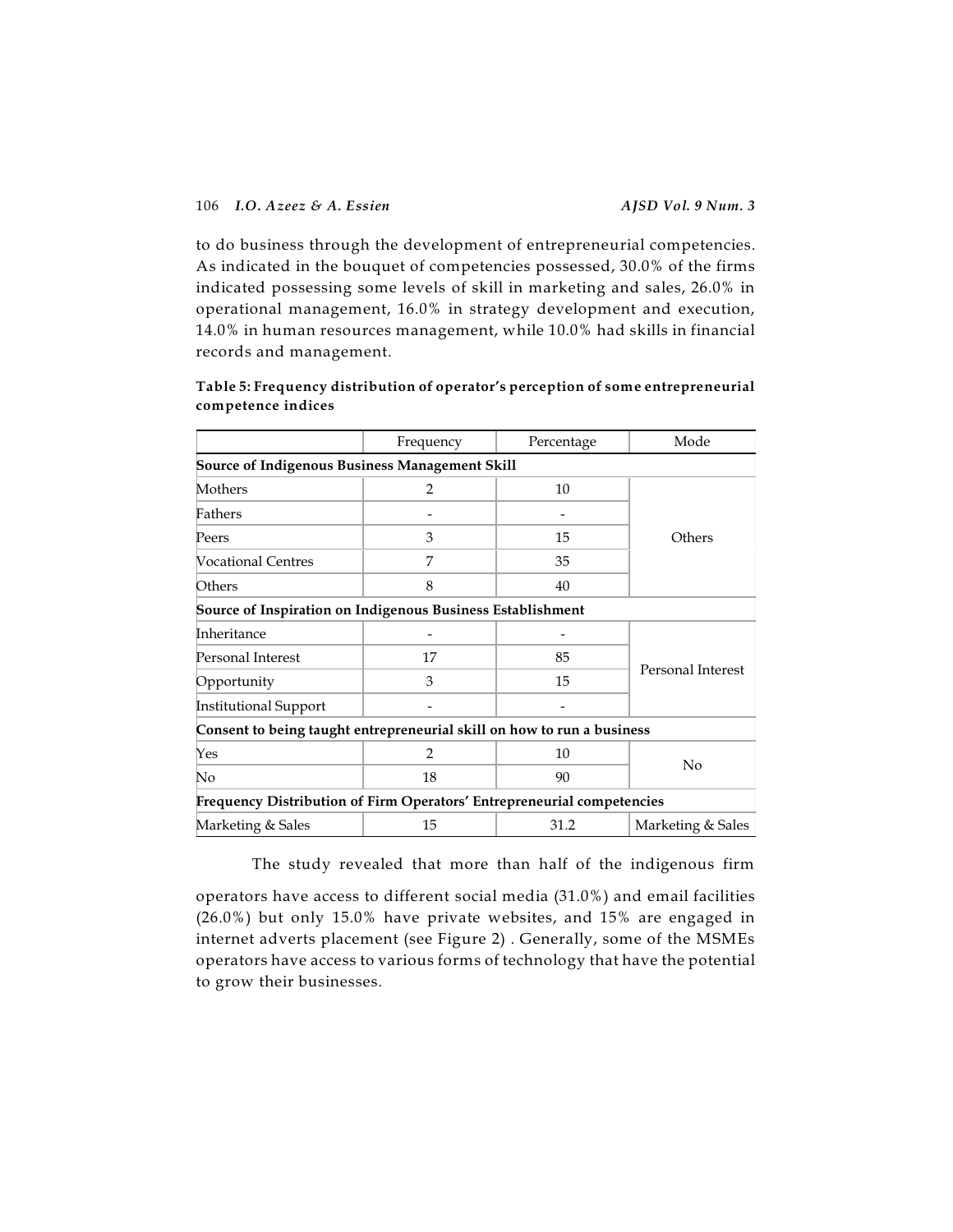

**Figure 2: Distribution of access to information technology among indigenous business owners.**

# **Self-rating entrepreneurial competencies among MSMEs operators in Southwestern Nigeria**

The results of the self-rating of entrepreneurial competencies among SMSEs operators in Southwestern Nigeria is revealed in Table 6. Self-rating subjective measures were used to determine entrepreneurial competencies/ performances in past research. SMEs often were not willing to divulge objective figures, such as the amount of profit. And even the actual figures were hardly found in SMEs, because they did not have the habit of keeping records of financial matters for decision-making and the human resource necessary to establish performance standards. Indeed, though criticised by some, the subjective measures were found to be as valid as objective measures (Nur and Zulkiffli, 2014). The self-rating subjective measure has also been used in many SMEs studies ( Flatten et al., 2011).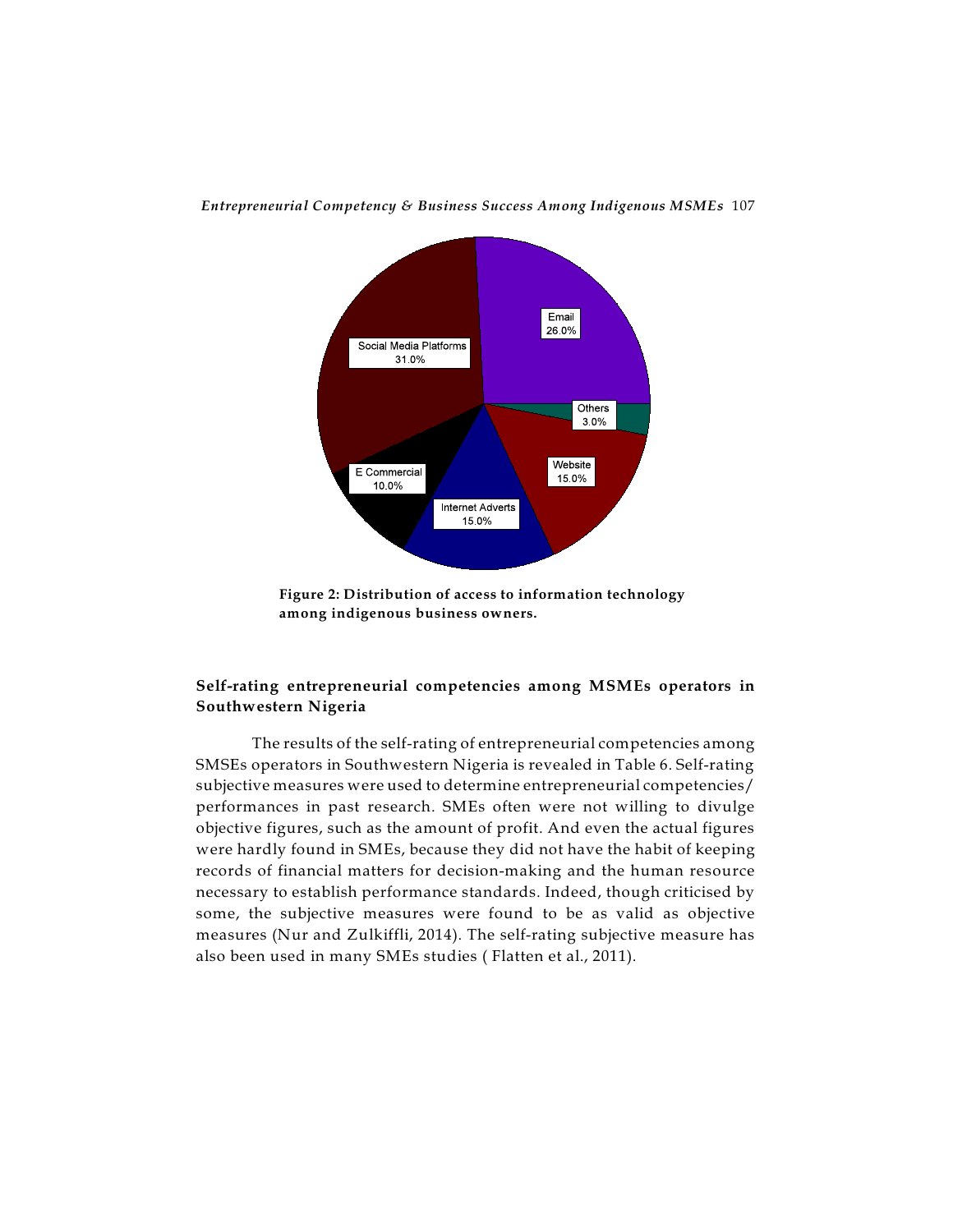# **Table 6: Entrepreneurial competencies among SMSEs operators in Southwestern Nigeria**

|     | S/No. Firm Products                                                                                                          | Identified Entrepreneurial Competencies of<br>Operators                                                                                                                                  |
|-----|------------------------------------------------------------------------------------------------------------------------------|------------------------------------------------------------------------------------------------------------------------------------------------------------------------------------------|
| 1   | Fabrics                                                                                                                      | (b) Marketing and Sales                                                                                                                                                                  |
| 2   | Fruit milk, Yoghurt, Tiger<br>nut milk, Fruit juice and<br>Soya milk                                                         | (b) Marketing and Sales, (c) Human Resources<br>Management, (d) Operations Management                                                                                                    |
| 3   | Local dye                                                                                                                    | (b) Marketing and Sales, (c) Human Resources<br>Management, (d) Operations Management                                                                                                    |
| 4   | Sausages                                                                                                                     | (a) Strategy Development Implementation and<br>Execution, (b) Marketing and Sales                                                                                                        |
| 5   | Shoes, Palm slippers/<br>sandals, Belts, Bags                                                                                | (f) Others, please specify                                                                                                                                                               |
| 6   | Herbs and Spices                                                                                                             | Strategy Development Implementation and<br>Execution, (b) Marketing and Sales, (c) Human<br>Resources Management, (d) Operations Management                                              |
| 7   | Native soups                                                                                                                 | (d) Operations Management                                                                                                                                                                |
| 8   | exotic vegetables and<br>Blended food crops                                                                                  | Sliced and packed local and (a) Strategy Development Implementation and<br>Execution, (b) Marketing and Sales                                                                            |
| 9   | Hair oil, Body soap                                                                                                          | (b) Marketing and Sales, (d) Operations<br>Management, (e) Financial Records and Management                                                                                              |
| 10  | Soap, Body creams                                                                                                            | (b) Marketing and Sales                                                                                                                                                                  |
| 11  | For Fish farming                                                                                                             | (a) Strategy Development Implementation and<br>Execution, (b) Marketing and Sales, (d) Operations<br>Management, (e) Financial Records and Management                                    |
| 12  | Furniture (tables, chairs,<br>beds)                                                                                          | (a) Strategy Development Implementation and<br>Execution, (b) Marketing and Sales, (c) Human<br>Resources Management, (d) Operations Management                                          |
| 13. | Raw rice 30%, Honey 30%,<br>Yam 25%, Groundnut 15%                                                                           | (d) Operations Management                                                                                                                                                                |
| 14  | Herbal glowing soap,<br>Herbal brightening soap,<br>Kids' organic soap, Hair<br>and body butter, Hair<br>shampoo, Hair serum | (a) Strategy Development Implementation and<br>Execution, (b) Marketing and Sales, (c) Human<br>Resources Management, (d) Operations<br>Management, (e) Financial Records and Management |
| 15. | Oil                                                                                                                          | (a) Strategy Development Implementation and<br>Execution                                                                                                                                 |
| 16. | <b>Black soap</b>                                                                                                            | (f) Others, please specify                                                                                                                                                               |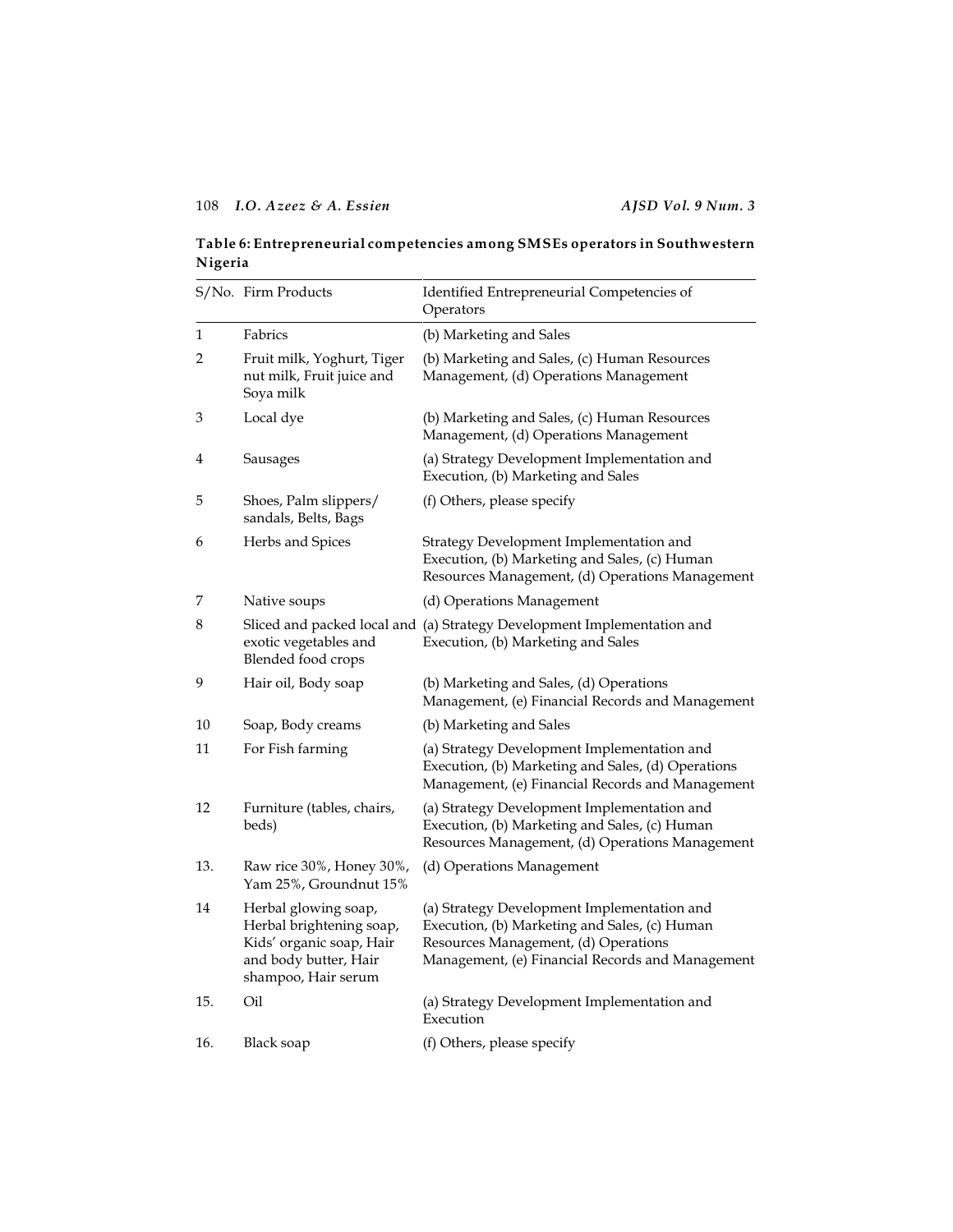*Entrepreneurial Competency & Business Success Among Indigenous MSMEs* 109

|     | S/No. Firm Products                                                                                              | Identified Entrepreneurial Competencies of<br>Operators                                                                                                                                  |
|-----|------------------------------------------------------------------------------------------------------------------|------------------------------------------------------------------------------------------------------------------------------------------------------------------------------------------|
| 17. | Chinchin                                                                                                         | (b) Marketing and Sales, (c) Human Resources<br>Management, (d) Operations Management, (e)<br>Financial Records and Management                                                           |
| 18. | Zobo and Chapman drinks                                                                                          | (b) Marketing and Sales, (d) Operations Management                                                                                                                                       |
| 19. | Herbal glowing soap, Body<br>and hair butter, Coconut<br>oil, Black soap hair<br>shampoo, Face and body<br>scrub | (a) Strategy Development Implementation and<br>Execution, (b) Marketing and Sales, (c) Human<br>Resources Management, (d) Operations<br>Management, (e) Financial Records and Management |
| 20. | Shoes, Bags and<br>Accessories                                                                                   | (b) Marketing and Sales, (d) Operations Management                                                                                                                                       |

### **Suggestions on growing and sustaining indigenous MSMEs in Nigeria**

Firm operators' opinions were sought on ways of sustaining indigenous MSMEs in the study area. The majority of the operators were of the opinion that training as well as financial and fiscal support from the government were germane to encouraging and sustaining indigenous entrepreneurship. Firm operators expatiated on the types of training that would be beneficial to them, such as mentorship of upcoming entrepreneurs by experienced captains of industry, access to business strategy education, and localized entrepreneurial training. Moreover, on fiscal support, the operators suggested: government patronage of Nigerian-made products; availability of stable electricity; globally competitive foreign exchange tariff, which will have multiplier effect on machine and tool access by entrepreneurs; simplified firm registration and documentation process; heavy equipment for rental from the government; establishment of affordable incubation business centres; and the organisation of trade fairs where indigenous products can be introduced to the general public. Furthermore, the firm operators also seek financial support from the government through the timely assessment of government grants, access to finance at single digit interest and access to financial aid.

On the part of firm owners, for the sustainability of the indigenous business empire, it is imperative that they have the entrepreneurial zeal and will to succeed in their respective businesses. Firm operators are also expected to have detailed and comprehensive business plans before startup. Cooperation among members was also identified as the key to the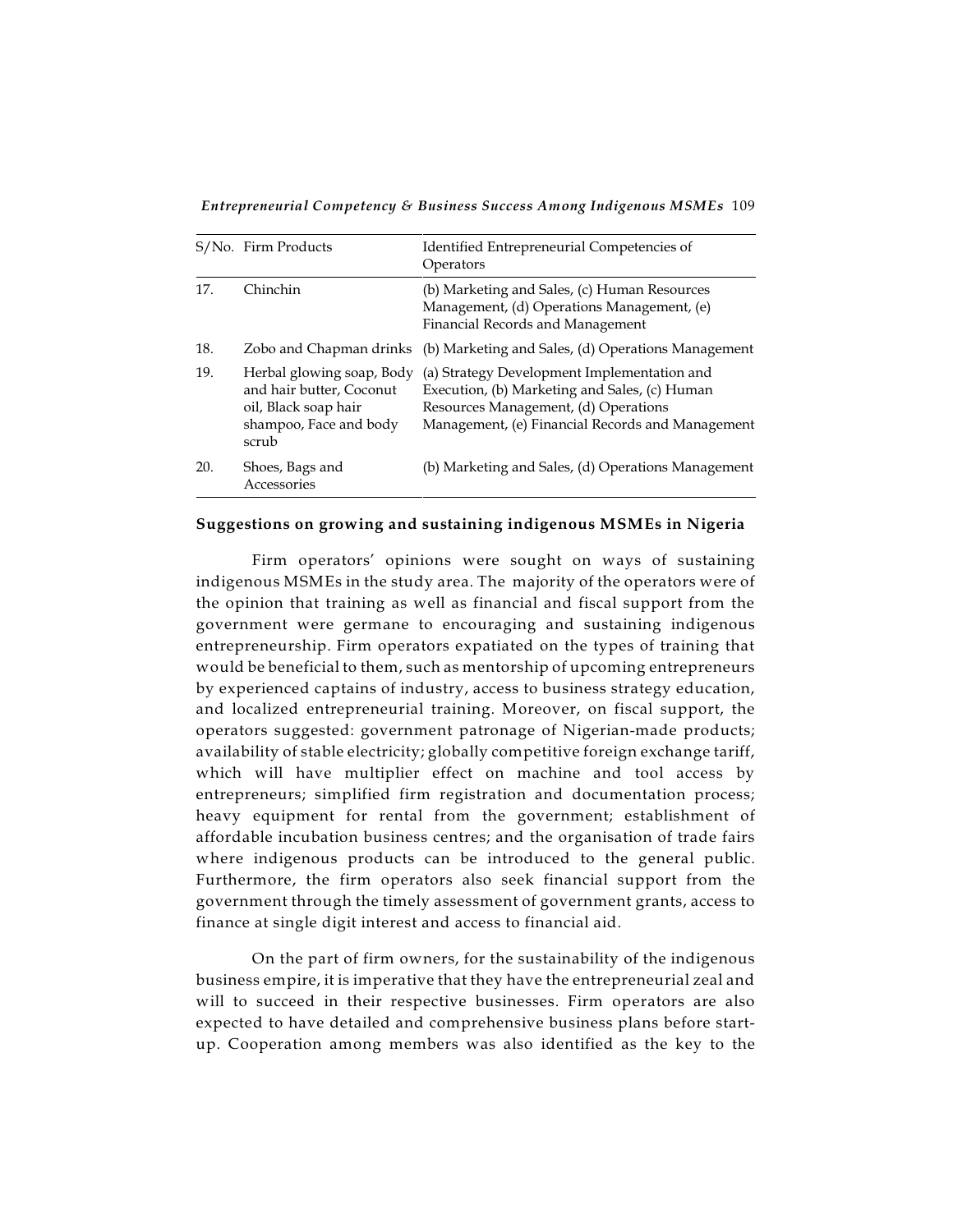sustainable growth and development of MSMEs in Nigeria as no single entrepreneur can survive alone. This is supported by ATO (2009) that perceived cooperation as an important avenue for business advice, increased access to suppliers and customers' as well as the building block for business networks. The lack of cooperation among indigenous entrepreneurs particularly in remote and even in regional areas was also observed by ATO (2009) and HRSCATSIA (2008) as responsible for the non-sustainability of indigenous MSMEs

## **Conclusion and Recommendation**

The entrepreneur had been suggested as an important agent of change, contributing significantly to the economic development of Nigeria in terms of wealth and employment creation, the stimulation of indigenous entrepreneurship and so on. Nigeria is also observed to be endowed with abundant indigenous materials, which if properly harnessed and put to productive use could have significant positive impact on her economy. The use of indigenous raw materials and technology for production should therefore be encouraged to maximize the latent potential economic strength of the country. The government on her part recognizes the strategic and economic role of the entrepreneur and has continuously crafted policies that would enhance the development of entrepreneurship in the country. However, government policy initiatives have tended to emphasize financial resources more than other factors critical to entrepreneurial success.

These other critical factors are the entrepreneurial competencies, which have been neglected for long and should be considered as very essential variables in entrepreneurial development. The entrepreneur needs to acquire competencies in such areas as effective time and human resource management, communication, adherence to business ethics and social responsibilities, effective leadership qualities development, decision making skills, marketing and financial management. These entrepreneurial competencies, which are rooted in effective training and development, can serve as the needed tonic for the enhancement of indigenous business success, which will in turn impact the Nigerian economy towards achieving the SDGs. This can best be achieved by integrating not just vocational but also entrepreneurial competencies into the entire nation's educational system. The study recommends that all vocational centres, starting with government-owned centres, should include development of entrepreneurial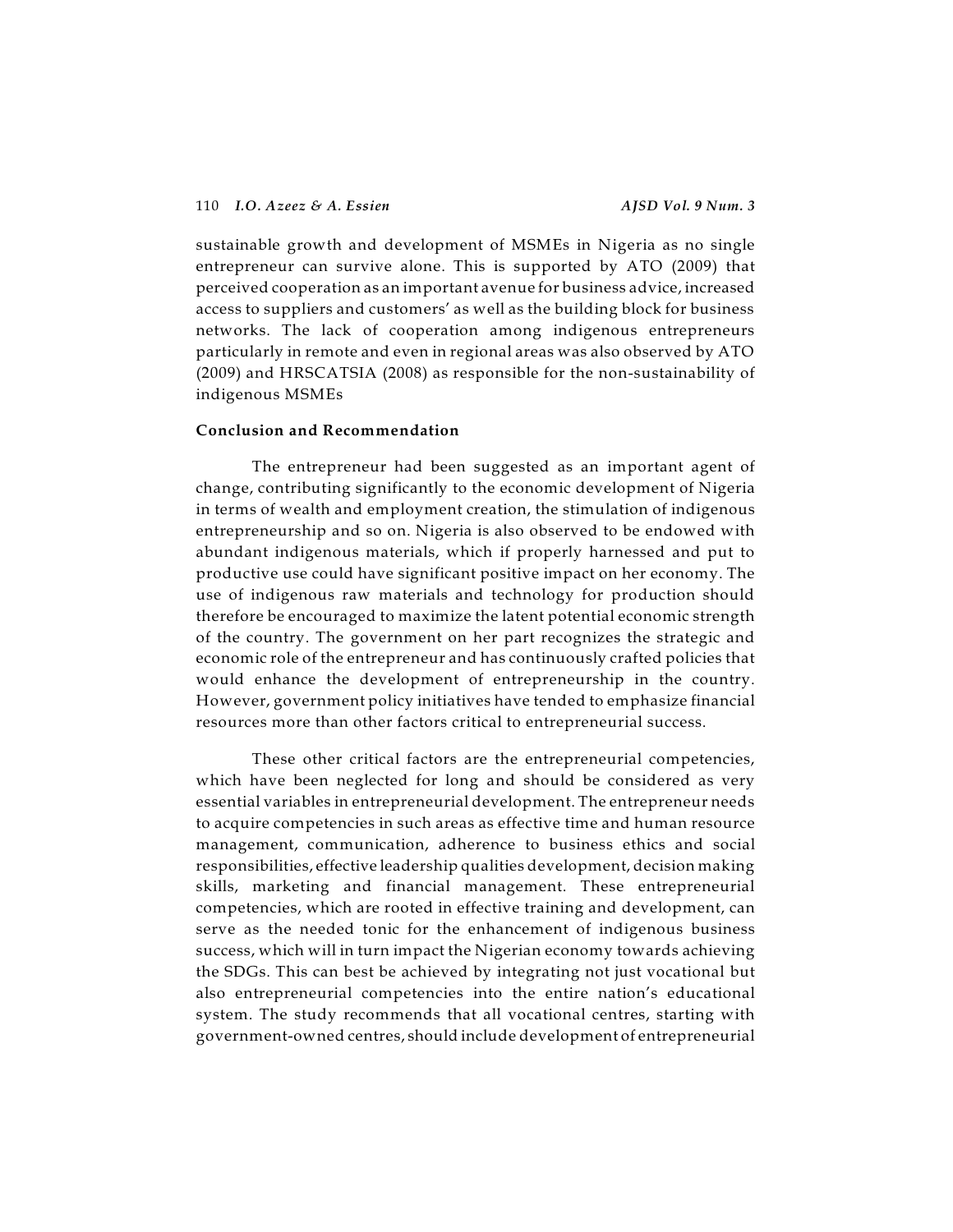competencies in their curriculum to ensure sustainable indigenous enterprise growth to achieve prosperity in pursuance of the SDGS. However, for formal education to be functional, vocational skills and entrepreneurial competencies must be inculcated into all levels of education. In line with this, faculties for developing entrepreneurial competencies must be established and equipped. Also, there should be public enlightenment on the availability of indigenous materials and technology to foster the interest of the populace in their utilization.

## **References**

- Abdullah, N., and Rosli, N.F. (2015). An evaluation on determinants of SMEs performance in Malaysia. *South East Asia Journal of Contemporary Business, Economics and Law*, 7(2), 16-23.
- Adebisi, J.F., and Gbegi, D.O. (2013). Effect of multiple taxation on the performance of small and medium scale business enterprises. (A study of West African Ceramics, Ajaokuta, Kogi State). *Mediterranean Journal of Social Sciences*, 4(6), 323.
- Adeyemi, I.I., Isaac, O.A. and Olufemi, A.S. (2017). Strategic management: A policy to enhance sustainable business development in small and medium scale enterprises in Nigeria. *Archives of Business Research*, 5(9), 108- 118.
- Agwu, P. E. (2018). Analysis of the impact of strategic management on the business performance of SMEs in Nigeria. *Academy of Strategic Management*, 17(1).
- ATO. (2009). Indigenous small business owners in Australia. Australian Taxation Office cat. no.NAT72991. Canberra: ATO. <http://www.ato.gov.au/Business/Starting-and- running-yoursmall-business/In-detail/Industry-specific/Indigenous-smallbusiness-owners-in Australia/>. Viewed 1 March 2019.
- Assefa, B., Zerfu, A., and Tekle, B. (2014). *Identifying Key Success Factors and Constraints of Ethiopia's MSE Development: An Exploratory Research*, No. EDRI Research Report 18, Ethiopian Development Research Institute, Addis Ababa, Ethiopia.
- Chadee, D. and Roxas, B. (2013). Institutional environment, innovation capacity and firm performance in Russia. Michailova, S., ed. *Critical Perspectives on International Business*, 9(1/2), 19–39.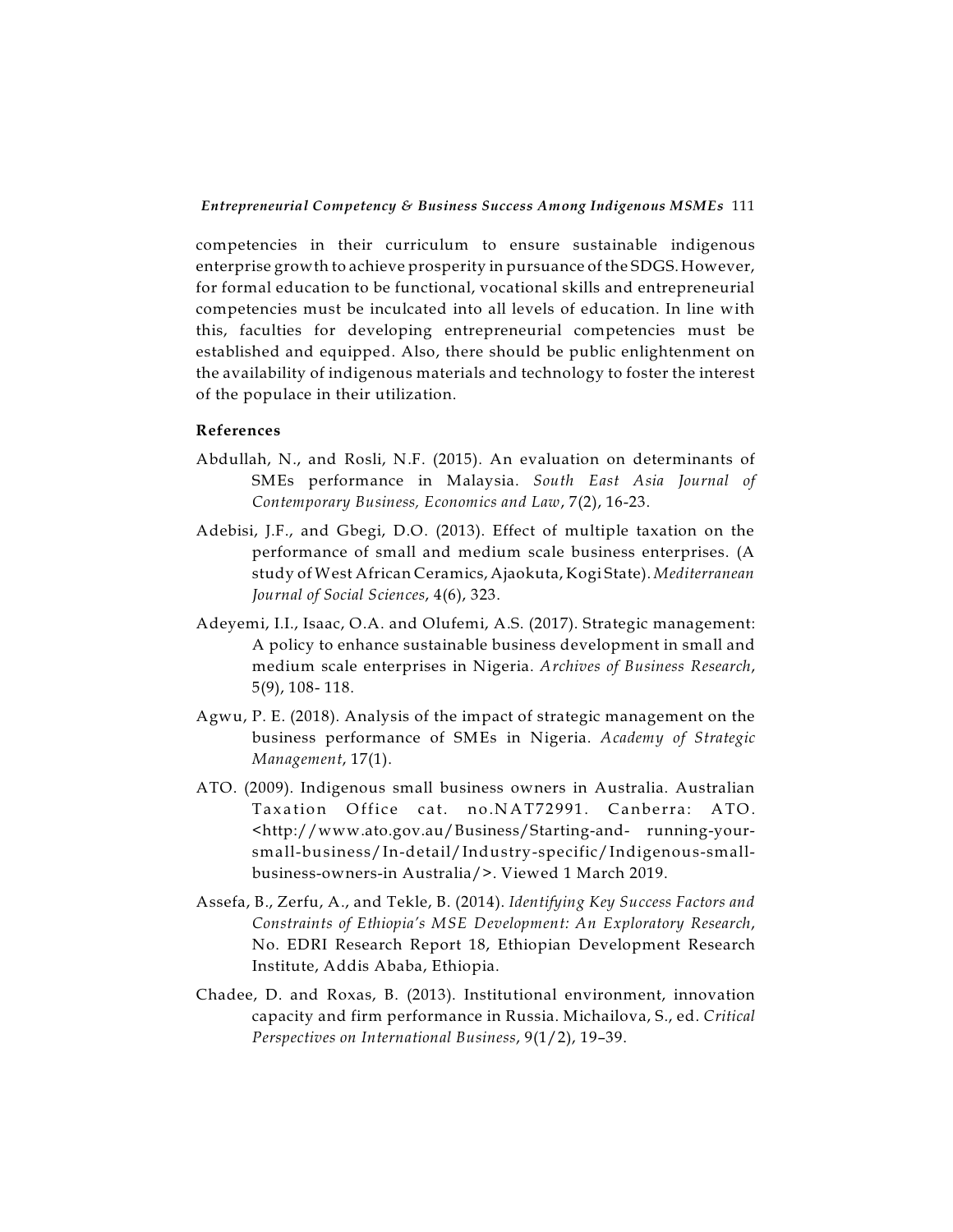- Egena, O., Ngovenda, W.D., Theresa, E.E. and Bridget, M.N. (2014). Institutional support for small and medium enterprises in Nigeria: an empirical investigation. *International Journal of Economy, Management and Social Sciences*, 3(9), 481–489.
- Eniola, A. A. and Entebang, H. (2016). Financial literacy and SME firm performance. *International Journal of Research Studies in Management*, 5(1), 31–43.
- Flatten, T. C., Greve, G. I. and Brettel, M. (2011). Absorptive capacity and firm performance in SMEs: The mediating influence of strategic alliances. *European Management Review*, 8(3), 137–152.
- Foley, D. (2006). Does business success make you any less indigenous. Unpublished, Swinburne University of Technology. Retrieved from http://www. swinburne. edu. au/lib/ir/onlineconferences/ agse2006/foley\_p241. pdf.
- Gunasekaran, A., Rai, B. K. and Griffin, M. (2011). Resilience and competitiveness of small and medium-size enterprises: Empirical research. *International Journal of Production Research*, 49(18), 5489–5509.
- Hindle, K., and Moroz, P. (2010). Indigenous entrepreneurship as a research field: Developing a definitional framework from the emerging canon. *International Entrepreneurship and Management Journal*, 6(4), 357-385.
- Hisrich, R., Langan-Fox, J., and Grant, S. (2007). Entrepreneurship research and practice: A call to action for psychology. *American Psychologist*, 62 (6), 575–589.
- Hoque, A.S.M.M., and Awang, Z. (2016). Exploratory factor analysis of entrepreneurial marketing: Scale development and validation in the SME context of Bangladesh. *The Proceedings of the International Social Sciences and Tourism Research Conference,* 20-22 April 2016, University Sultan Zainal Abidin, Terengganu, Malaysia, pp. 22–38.
- HRSCATSIA. (2008). Developing Indigenous enterprises in Australia. Business of the House of Representatives Standing Committee on Aboriginal and Torres Strait Islander Affairs Canberra (HRSCATSIA): Commonwealth of Australia. Available at: <http://www.aph.gov.au/Parliamentary\_Business/Committees/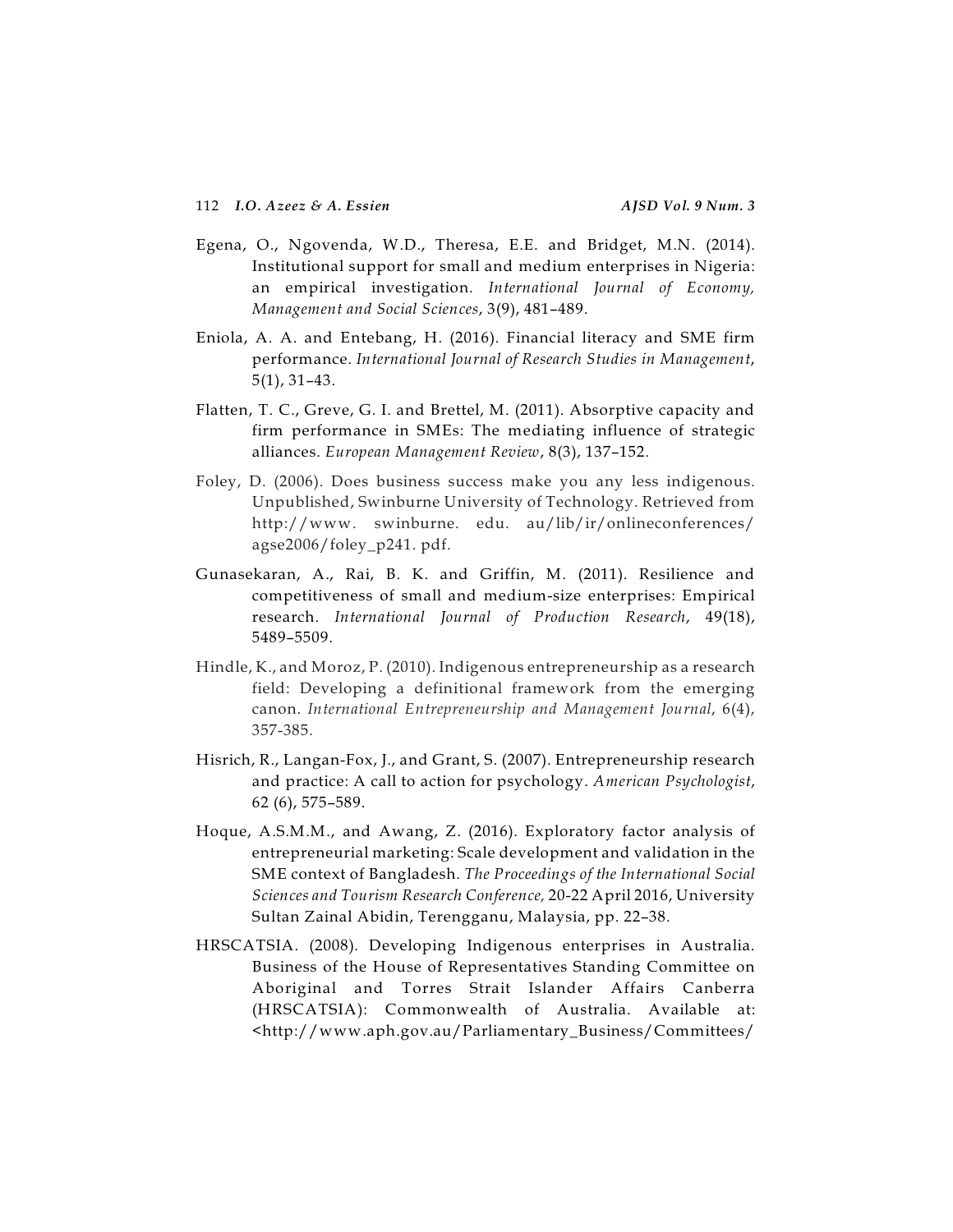House\_of\_Representati ves\_Committees?url=atsia/indigenous enterprises/report.htm>

- Hunter, B. (2013). Recent growth in indigenous self-employed and entrepreneurs. CAEPR working paper no. 91/2013. Canberra: Centre for Aboriginal Economic Policy Research, The Australian National University. Available at: http://caepr.anu.edu.au/Publications/ WP/2013WP91.php. Viewed 1 March 2019.
- Majama, N.S., and Magang, T.I.T. (2017). Strategic planning in small and medium enterprises (SMEs): A case study of Botswana SMEs. *Journal of Management and Strategy*, 8(1), 74–103. doi: 10.5430/jms.v8n1p74.
- Mitchelmore, S., and Rowley, J. (2010). Entrepreneurial competencies: A literature review and development agenda. *International Journal of* Entrepreneurial Behavior & Research, 16(2), 92-111. doi:10.1108/13552551011026995
- Morgan, N.A., Slotegraaf, R.J., and Vorhies, D.W. (2009). Linking marketing capabilities with profit growth. *International Journal of Research in Marketing*, 26(4), 284–293.
- Mohammed, O. B., Tsehai, Y., Abebe, D. G., Tekle, B., Derbie, E. and Degefa, G. (2015). *Survey of Urban Micro and Small Enterprises in Ethiopia*, Ethiopia-Canada Cooperation Office, p. 110.
- MoUDH. (2013). *Survey on Micro and Small Enterprises (MSEs) in Selected Major Cities of Ethiopia*. Federal Democratic Republic of Ethiopia Ministry of Urban Development and Construction. Addis Ababa.
- Ndubisi, O.N., and Iftikhar, K. (2012). Relationship between entrepreneurship, innovation and performance: Comparing small and medium size enterprises. *Journal of Research in Marketing and Entrepreneurship*, 14(2), 214–236.
- Nasuredin, J., Halipah, A., and Shamsudin. A. (2016). Entrepreneurial competency and SMEs performance in Malaysia: Dynamic capabilities as mediator. *International Journal of Research*, 3(14), 4759- 4769.
- Nur, S., and Zulkiffli, A. (2014). Business performance for SMEs: subjective or objective measures? *Review of Integrated Business & Economics Research*, 3(1), 371–381.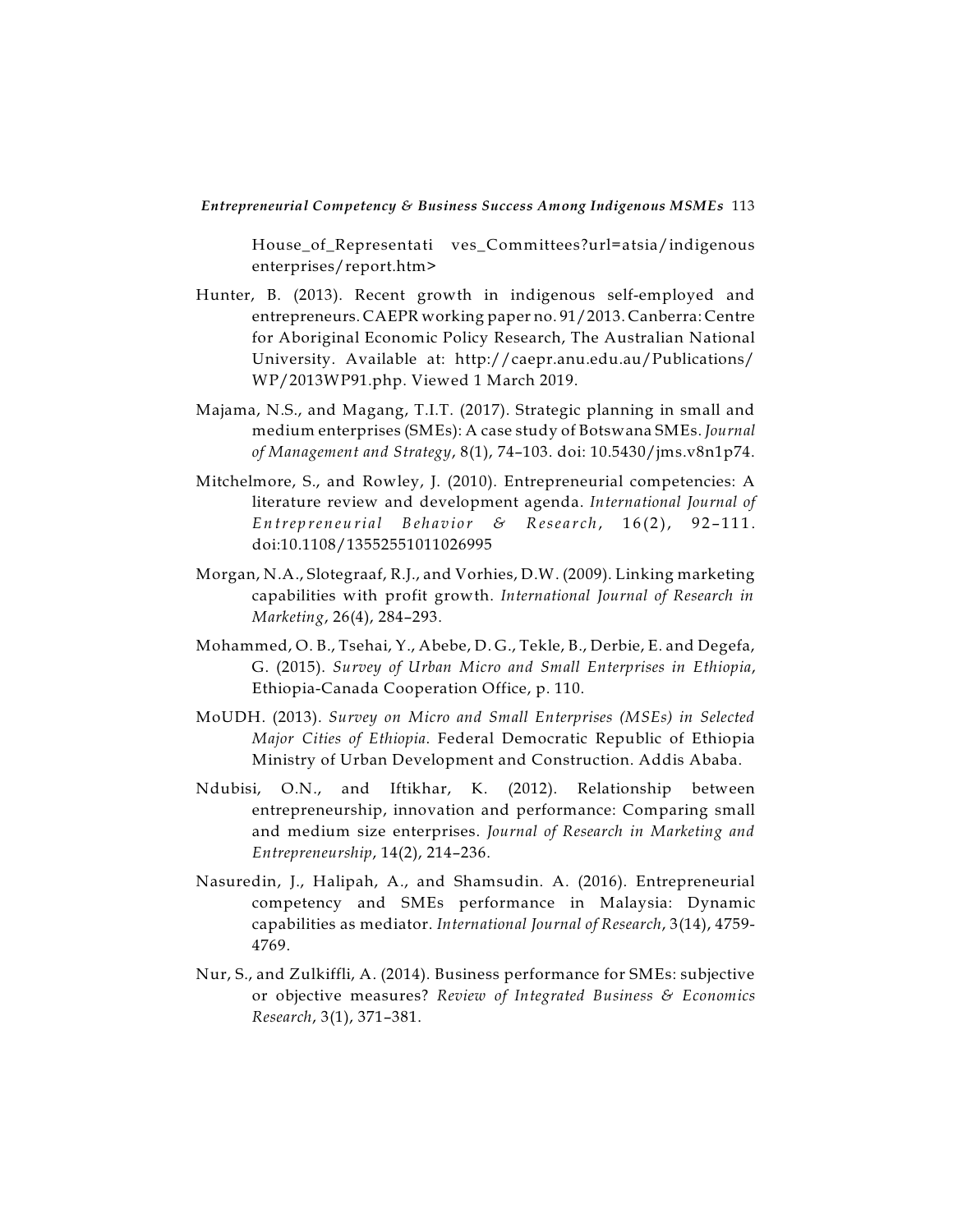- OECD. (2017). Financing SMEs and Entrepreneurs. An OECD Scoreboard 2017, OECD Publishing, Paris.
- Oyeku, O.M., Oduyoye, O., Asikhia, O., Kabuoh, M. and Elemo, G.N. (2014). On entrepreneurial success of small and medium enterprises (SMEs): A conceptual and theoretical framework. *Journal of Economics and Sustainable Development*, 5(16), 14–23.
- Sánchez, J.C. (2013). The impact of an entrepreneurship education program on entrepreneurial competencies and intention. *Journal of Small Business Management*, 51(3), 447-465.
- Sarasvathy, S.D., Menon, A.R. and Kuechle, G. (2013). Failing firms and successful entrepreneurs: Serial entrepreneurship as a temporal portfolio. *Small Business Economics*, 40(2), 417–434.
- Schneider, K., and Albornoz, C. (2018). Theoretical model of fundamental entrepreneurial competencies. *Science Journal of Education*, 6(1), 8-16.
- Seyoum, A., Aragie, M., and Tadesse, D. (2016)., Growth of micro and small enterprises in Addis Ababa city administration: A study on selected micro and small enterprise in Bole sub-city. *International Journal of Scientific and Research Publications*, 6(1), 581–592.
- Soomro, R. H., and Aziz, F. (2015). Determining the size of thresholds of small and medium enterprises definition. *International Journal of Management, IT and Engineering*, 5(1), 63-71.
- Storey, D.J. (2004). Exploring the link, among small firms, between management training and firm performance: a comparison between the UK and other OECD countries. *The International Journal of Human Resource Management*, 15(1), 112-130.
- Talegeta, S. (2014). Innovation and barriers to innovation: Small and medium enterprises in Addis Ababa. *Journal of Small Business and Entrepreneurship Development*, 2(1), 83–106.
- Tefera, H., Gebremichael, A., and Abera, N. (2013), "Growth determinants of micro and small enterprises: evidence from Northern Ethiopia", *Journal of Economics and Sustainable Development*, 4(9), 127–134.
- Tehseen, S., Ahmed, F.U., Qureshi, Z.H., Uddin, M.J., and T.R. (2019). Entrepreneurial competencies and SMEs' growth: The mediating role of network competence. *Asia-Pacific Journal of Business Administration.* doi:10.1108/apjba-05-2018-0084